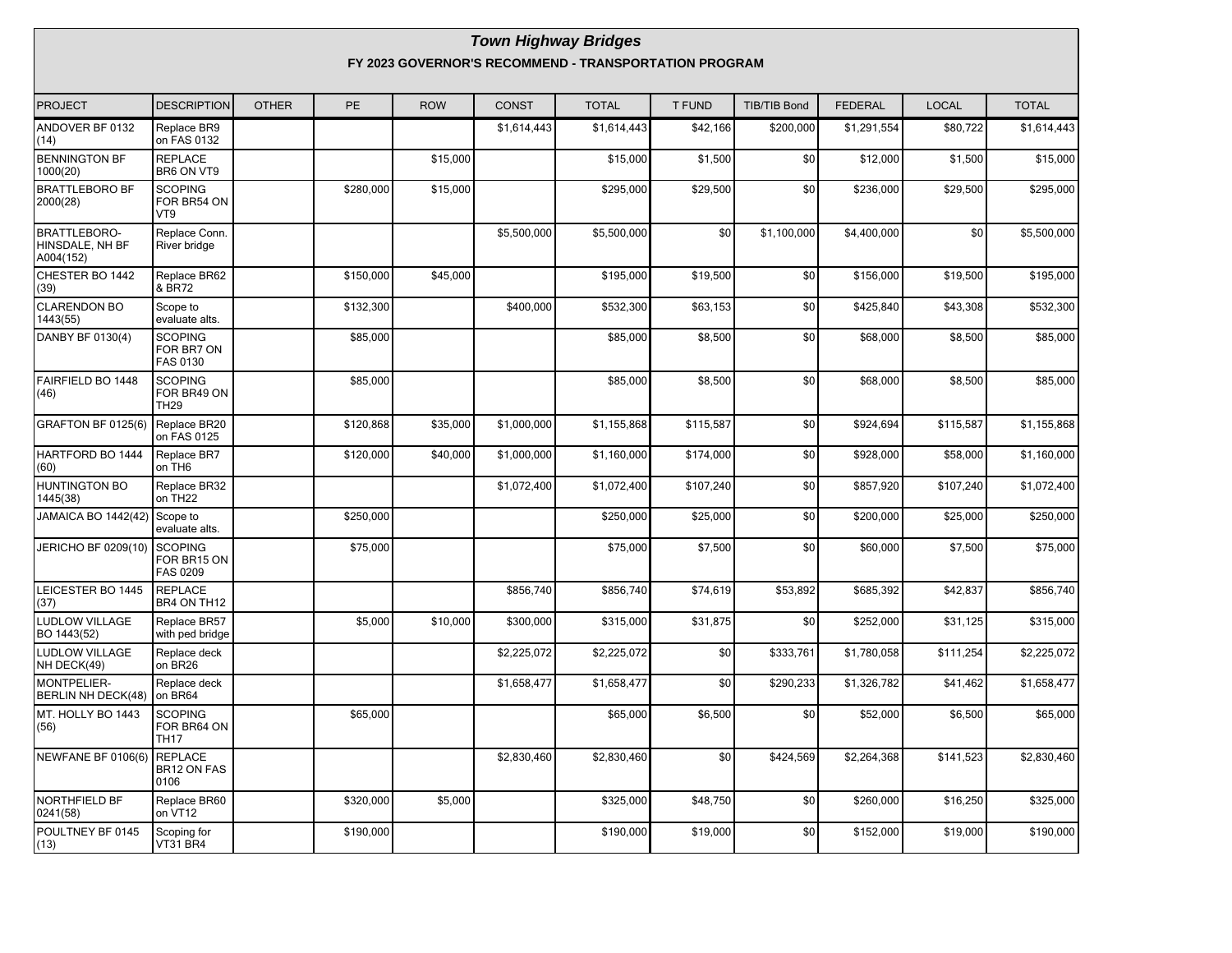#### **Town Highway Bridges FY 2023 GOVERNOR'S RECOMMEND - TRANSPORTATION PROGRAM**

| <b>PROJECT</b>                               | <b>DESCRIPTION</b>                                         | <b>OTHER</b> | <b>PE</b>   | <b>ROW</b> | <b>CONST</b> | <b>TOTAL</b>               | <b>T FUND</b> | <b>TIB/TIB Bond</b> | <b>FEDERAL</b> | <b>LOCAL</b> | <b>TOTAL</b> |
|----------------------------------------------|------------------------------------------------------------|--------------|-------------|------------|--------------|----------------------------|---------------|---------------------|----------------|--------------|--------------|
| POULTNEY BO 1443<br>(53)                     | Replace BR7<br>on TH6                                      |              |             |            | \$3,240,823  | \$3,240,823                | \$324,082     | \$0                 | \$2,592,658    | \$324,082    | \$3,240,823  |
| ROCKINGHAM<br>(BELLOWS FALLS)<br>BO 1442(41) | Replace BR53<br>on TH448                                   |              | \$200,000   | \$150,000  |              | \$350,000                  | \$52,500      | \$0                 | \$280,000      | \$17,500     | \$350,000    |
| SALISBURY-<br>CORNWALL BO 1445<br>(39)       | Scoping for<br>BR8 on TH1                                  |              | \$200,000   |            |              | \$200,000                  | \$20,000      | \$0                 | \$160,000      | \$20,000     | \$200,000    |
| SPRINGFIELD BF<br>0134(49)                   | Replace BR61<br>on VT11                                    |              | \$20,000    |            | \$514,162    | \$534,162                  | \$105,832     | \$0                 | \$427,330      | \$1,000      | \$534,162    |
| <b>STATEWIDE</b>                             | THB projects<br>to be identified                           |              | \$500,000   |            |              | \$500,000                  | \$50,000      | \$0                 | \$400,000      | \$50,000     | \$500,000    |
| <b>STATEWIDE</b>                             | PRES.<br><b>EASEMENT</b><br><b>PAINT</b><br><b>PROGRAM</b> |              | \$250,000   |            | \$500,000    | \$750,000                  | \$150,000     | \$0                 | \$600,000      | \$0          | \$750,000    |
| <b>STATEWIDE</b>                             | REHAB. OF<br><b>COVERED</b><br><b>BRIDGES</b>              |              | \$250,000   |            | \$500,000    | \$750,000                  | \$75,000      | \$0                 | \$600,000      | \$75,000     | \$750,000    |
| <b>STATEWIDE BO NBIS</b><br>(37)             | Off-System<br>bridge insp.                                 | \$350,000    |             |            |              | \$350,000                  | \$35,000      | \$0                 | \$280,000      | \$35,000     | \$350,000    |
| STOCKBRIDGE BO<br>1444(61)                   | Scope to<br>evaluate alts.                                 |              | \$250,000   |            |              | \$250,000                  | \$25,000      | \$0                 | \$200,000      | \$25,000     | \$250,000    |
| STOWE BO 1446(37)                            | <b>REPLACE</b><br>BR51 ON<br><b>TH43</b>                   |              | \$47,629    | \$5,000    | \$150,000    | \$202,629                  | \$20,263      | \$0                 | \$162,104      | \$20,263     | \$202,629    |
| STOWE BO 1446(39)                            | <b>REPLACE</b><br>BR48 ON<br><b>TH43</b>                   |              | \$98,689    | \$5,000    | \$300,000    | \$403,689                  | \$40,369      | \$0                 | \$322,952      | \$40,369     | \$403,689    |
| <b>WATERBURY BO</b><br>1446(40)              | <b>SCOPING</b><br>FOR BR36 ON<br>TH <sub>2</sub>           |              | \$200,000   | \$15,000   |              | \$215,000                  | \$32,250      | \$0                 | \$172,000      | \$10,750     | \$215,000    |
| <b>WESTMINSTER BF</b><br>0126(13)            | Rehab BR5 on<br>FAS 0126                                   |              |             |            | \$1,652,123  | \$1,652,123                | \$165,212     | \$0                 | \$1,321,698    | \$165,212    | \$1,652,123  |
| WOLCOTT BO 1446<br>(38)                      | Scope to<br>evaluate alts.                                 |              | \$325,000   | \$15,000   |              | \$340,000                  | \$34,000      | \$0                 | \$272,000      | \$34,000     | \$340,000    |
| <b>WOODSTOCK BF</b><br>0166(12)              | <b>SCOPING</b><br>FOR BR1 ON<br><b>FAS 0166</b>            |              | \$75,000    |            |              | \$75,000                   | \$7,500       | \$0                 | \$60,000       | \$7,500      | \$75,000     |
| <b>TOTAL Town Highway Bridges</b>            |                                                            | \$350,000    | \$4,294,487 | \$355,000  | \$25,314,700 | \$30,314,187               | \$1,919,899   | \$2,402,455         | \$24,251,350   | \$1,740,483  | \$30,314,187 |
|                                              |                                                            |              |             |            |              | <b>Total Appropriation</b> | \$1,919,899   | \$2,402,455         | \$24,251,350   | \$1,740,483  | \$30,314,187 |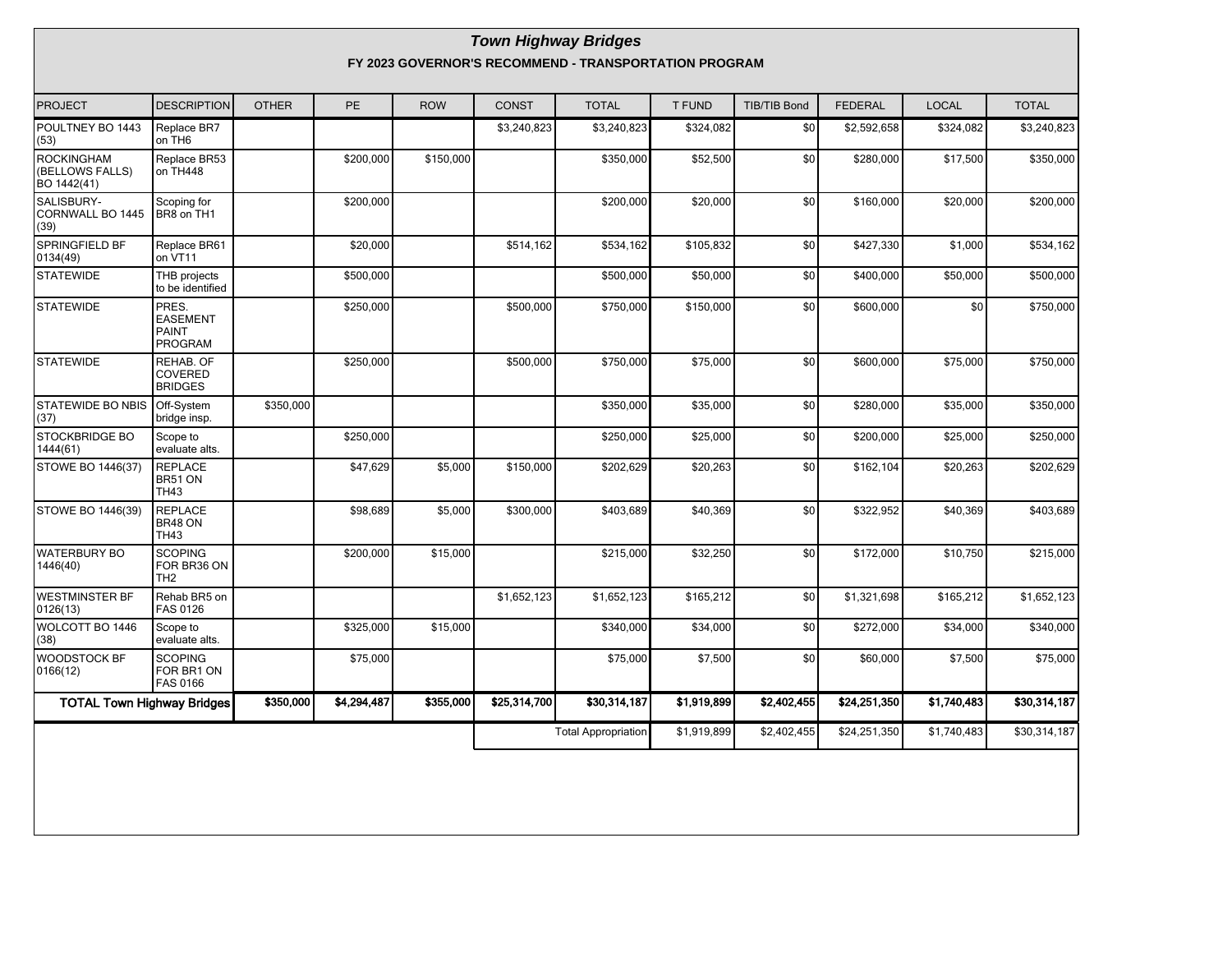# **TOWN HIGHWAY BRIDGES**

|              | <b>Estimated</b><br><b>Budget Year</b><br>FY 2023 | Projected<br>FY 2024 | Projected<br>FY 2025 | Projected<br><b>FY 2026</b> |
|--------------|---------------------------------------------------|----------------------|----------------------|-----------------------------|
| <b>PE</b>    | \$4,294,487                                       | \$2,840,607          | \$1,003,643          | \$250,000                   |
| <b>ROW</b>   | \$355,000                                         | \$1,520,000          | \$20,000             | \$10,000                    |
| <b>CONST</b> | \$25,314,700                                      | \$28,010,314         | \$24,412,109         | \$38,727,306                |
| <b>OTHER</b> | \$350,000                                         | \$350,000            | \$350,000            | \$350,000                   |
| <b>TOTAL</b> | \$30,314,187                                      | \$32,720,921         | \$25,785,752         | \$39,337,306                |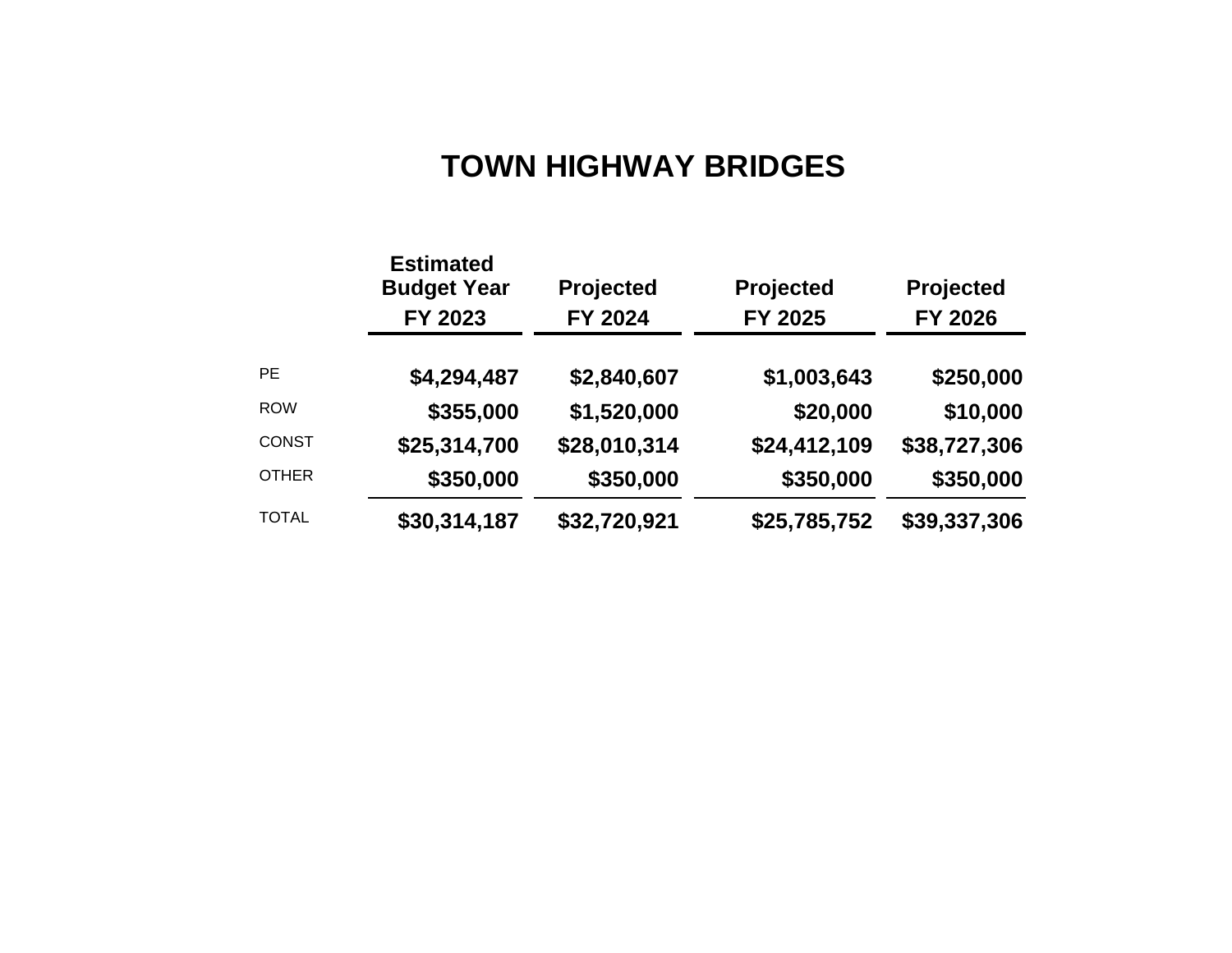| <b>PROJECT INFORMATION</b>                                                              | <b>PHASE</b><br><b>AND</b><br><b>FUNDING</b> | <b>ESTIMATED</b><br><b>TOTAL COST</b>                                                                        | <b>ACTUAL</b><br><b>EXPENDED</b><br><b>THRU FY 2021</b> | <b>ESTIMATED</b><br><b>CURRENT YEAR   BUDGET YEAR</b><br>FY 2022 | <b>ESTIMATED</b><br>FY 2023 | <b>PROJECTED</b><br>FY 2024 | <b>PROJECTED</b><br>FY 2025 | <b>PROJECTED</b><br>FY 2026 | <b>ESTIMATED</b><br><b>COST TO</b><br><b>COMPLETE</b> |
|-----------------------------------------------------------------------------------------|----------------------------------------------|--------------------------------------------------------------------------------------------------------------|---------------------------------------------------------|------------------------------------------------------------------|-----------------------------|-----------------------------|-----------------------------|-----------------------------|-------------------------------------------------------|
| <b>TOWN HIGHWAY BRIDGES</b>                                                             | PE                                           | 322,486                                                                                                      | 182,366                                                 | 140,120                                                          | $\mathbf{0}$                | $\mathbf 0$                 | 0                           | 0                           |                                                       |
| <b>ANDOVER</b>                                                                          | <b>ROW</b>                                   | 15,000                                                                                                       | 0                                                       | 15,000                                                           |                             |                             |                             | ŋ                           |                                                       |
| BF 0132(14)                                                                             | CONST                                        | 2,014,443                                                                                                    | 0                                                       | 400,000                                                          | 1,614,443                   |                             |                             |                             |                                                       |
|                                                                                         | <b>OTHER</b>                                 |                                                                                                              | 0                                                       | $\bf{0}$                                                         | $\bf{0}$                    | 0                           | 0                           | 0                           | $\mathbf{0}$                                          |
|                                                                                         | <b>TOTAL</b>                                 | 2,351,930                                                                                                    | 182,366                                                 | 555,120                                                          | 1,614,443                   | $\mathbf 0$                 | $\mathbf 0$                 | $\mathbf{0}$                | $\mathbf 0$                                           |
| Route:<br>Maj-0132                                                                      |                                              | Description: Replace Bridge No. 9 on FAS-0132 in Andover over the Trout Brook.                               |                                                         |                                                                  |                             |                             |                             |                             |                                                       |
| YearAdded: 2018<br>Project Manager:<br>Carolyn Cota<br>802-917-4891                     | <b>Comments:</b>                             |                                                                                                              |                                                         |                                                                  |                             |                             |                             |                             |                                                       |
| <b>TOWN HIGHWAY BRIDGES</b>                                                             | $\overline{PE}$                              | 466,370                                                                                                      |                                                         |                                                                  | $\Omega$                    | 0                           | 19,306                      | 0                           | 0                                                     |
| <b>BENNINGTON</b>                                                                       | <b>ROW</b>                                   | 40,000                                                                                                       | 277,530<br>0                                            | 169,534<br>25,000                                                | 15,000                      |                             | 0                           | ŋ                           |                                                       |
| BF 1000(20)                                                                             | <b>CONST</b>                                 | 3,310,850                                                                                                    | 0                                                       | ŋ                                                                | $\bf{0}$                    | 2,500,000                   | 810,850                     |                             |                                                       |
|                                                                                         | <b>OTHER</b>                                 | 45,000                                                                                                       | 32,348                                                  | 12,652                                                           | $\bf{0}$                    | $\Omega$                    |                             | 0                           | $\mathbf 0$                                           |
|                                                                                         | <b>TOTAL</b>                                 | 3,862,220                                                                                                    | 309.878                                                 | 207,186                                                          | 15,000                      | 2,500,000                   | 830.156                     | $\mathbf{0}$                | $\bf{0}$                                              |
| Route:<br>$VT-9$<br>YearAdded: 2014<br>Project Manager:<br>Robert Young<br>802-595-2358 | <b>Comments:</b>                             | Description: REPLACE BRIDGE NO. 6 ON VT9 IN BENNINGTON, OVER THE WALLOOMSAC RIVER.                           |                                                         |                                                                  |                             |                             |                             |                             |                                                       |
|                                                                                         |                                              |                                                                                                              |                                                         |                                                                  |                             |                             |                             |                             |                                                       |
| <b>TOWN HIGHWAY BRIDGES</b>                                                             | PE                                           | 900,000                                                                                                      | 37,791                                                  | 202,209                                                          | 280,000                     | 280,000                     | 100,000                     | $\overline{0}$              | $\Omega$                                              |
| <b>BRATTLEBORO</b>                                                                      | <b>ROW</b>                                   | 50,000                                                                                                       | 0                                                       | 0                                                                | 15,000                      | 35,000                      | $\bf{0}$                    |                             | $\bf{0}$                                              |
| BF 2000(28)                                                                             | <b>CONST</b>                                 | 4,289,000                                                                                                    | 0                                                       |                                                                  | n                           | O                           | 800,000                     | 3,489,000                   | $\mathbf 0$                                           |
|                                                                                         | <b>OTHER</b>                                 | $\bf{0}$                                                                                                     | U                                                       |                                                                  |                             |                             | $\bf{0}$                    | $\bf{0}$                    | $\pmb{0}$                                             |
|                                                                                         | <b>TOTAL</b>                                 | 5,239,000                                                                                                    | 37,791                                                  | 202,209                                                          | 295,000                     | 315,000                     | 900,000                     | 3,489,000                   | $\mathbf 0$                                           |
| Route:<br>$VT-9$                                                                        |                                              | Description: SCOPING TO EVALUATE ALTERNATIVES FOR BRIDGE NO. 54 ON VT9 IN BRATTLEBORO, OVER WHETSTONE BROOK. |                                                         |                                                                  |                             |                             |                             |                             |                                                       |
| YearAdded: 2014<br>Project Manager:<br>Gary Laroche<br>802-917-8514                     | <b>Comments:</b>                             |                                                                                                              |                                                         |                                                                  |                             |                             |                             |                             |                                                       |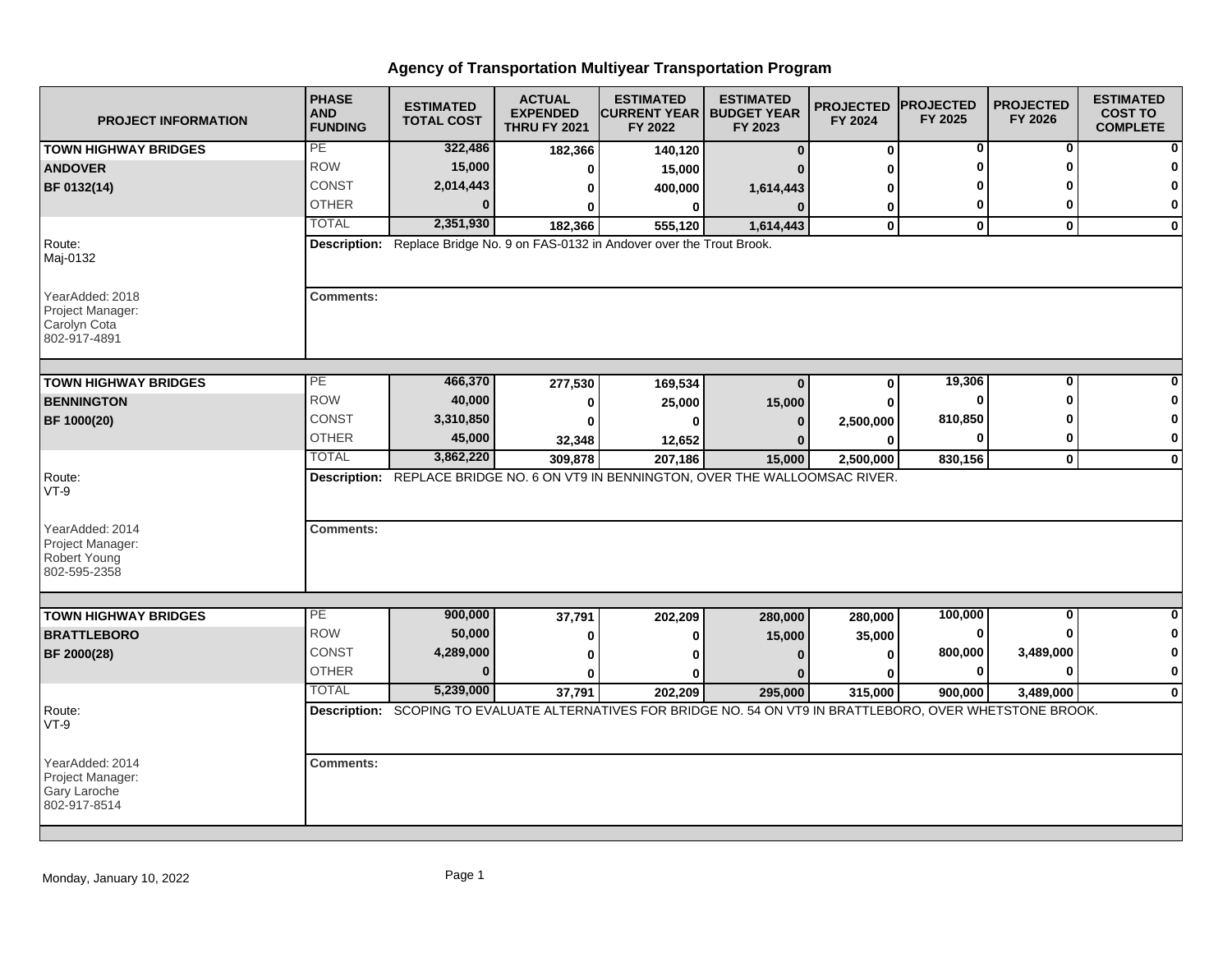| <b>PROJECT INFORMATION</b>                                              | <b>PHASE</b><br><b>AND</b><br><b>FUNDING</b> | <b>ESTIMATED</b><br><b>TOTAL COST</b> | <b>ACTUAL</b><br><b>EXPENDED</b><br><b>THRU FY 2021</b> | <b>ESTIMATED</b><br><b>ICURRENT YEAR I BUDGET YEAR</b><br>FY 2022                                                                  | <b>ESTIMATED</b><br>FY 2023 | <b>PROJECTED</b><br>FY 2024 | <b>PROJECTED</b><br>FY 2025 | <b>PROJECTED</b><br>FY 2026 | <b>ESTIMATED</b><br><b>COST TO</b><br><b>COMPLETE</b> |
|-------------------------------------------------------------------------|----------------------------------------------|---------------------------------------|---------------------------------------------------------|------------------------------------------------------------------------------------------------------------------------------------|-----------------------------|-----------------------------|-----------------------------|-----------------------------|-------------------------------------------------------|
| <b>TOWN HIGHWAY BRIDGES</b>                                             | PE                                           | 1,750,000                             | 1,606,773                                               | 143,227                                                                                                                            | $\bf{0}$                    | $\bf{0}$                    | 0                           | 0                           |                                                       |
| <b>BRATTLEBORO-HINSDALE, NH</b>                                         | <b>ROW</b>                                   | 7,700,000                             | 6,133,661                                               | 1,566,339                                                                                                                          |                             |                             |                             | ŋ                           |                                                       |
| <b>BF A004(152)</b>                                                     | CONST                                        | 16,120,259                            | 0                                                       | 4,000,000                                                                                                                          | 5,500,000                   | 5,400,000                   | 1,220,259                   |                             |                                                       |
|                                                                         | <b>OTHER</b>                                 | $\Omega$                              | 0                                                       | 0                                                                                                                                  | $\bf{0}$                    | 0                           |                             |                             | 0                                                     |
|                                                                         | <b>TOTAL</b>                                 | 25,570,259                            | 7,740,434                                               | 5,709,566                                                                                                                          | 5,500,000                   | 5,400,000                   | 1,220,259                   | $\Omega$                    | $\bf{0}$                                              |
| Route:<br><b>VT142</b>                                                  |                                              |                                       |                                                         | Description: THIS PROJECT REPRESENTS VERMONT'S SHARE OF THE VERMONT-NEW HAMPSHIRE PROJECT. NEW HAMPSHIRE IS LEAD.                  |                             |                             |                             |                             |                                                       |
| YearAdded: 2018<br>Project Manager:<br>Gary Laroche<br>802-917-8514     | <b>Comments:</b>                             |                                       |                                                         |                                                                                                                                    |                             |                             |                             |                             |                                                       |
| <b>TOWN HIGHWAY BRIDGES</b>                                             | PE                                           | 718,375                               | 153,972                                                 | 225,000                                                                                                                            | 150,000                     | 125,000                     | 64,403                      | 0                           |                                                       |
| <b>CHESTER</b>                                                          | <b>ROW</b>                                   | 90,000                                |                                                         |                                                                                                                                    |                             |                             | 0                           |                             |                                                       |
|                                                                         | <b>CONST</b>                                 | 1,894,200                             | 0                                                       | 0                                                                                                                                  | 45,000                      | 45,000                      | 350,000                     | 1,544,200                   | 0                                                     |
| BO 1442(39)                                                             | <b>OTHER</b>                                 | $\Omega$                              | $\bf{0}$                                                | $\Omega$                                                                                                                           | $\Omega$                    | $\bf{0}$                    | $\bf{0}$                    | $\Omega$                    | 0                                                     |
|                                                                         | <b>TOTAL</b>                                 | 2,702,575                             | U                                                       | Λ                                                                                                                                  |                             | 0                           |                             |                             |                                                       |
| Route:<br>C3018                                                         |                                              |                                       | 153,972                                                 | 225,000<br>Description: REPLACE BRIDGE NO. 62 ON TH18 IN CHESTER, OVER THE WILLIAMS RIVER.                                         | 195,000                     | 170,000                     | 414,403                     | 1,544,200                   | 0                                                     |
| YearAdded: 2014<br>Project Manager:<br>Jonathan Griffin<br>802-595-0054 | <b>Comments:</b>                             |                                       |                                                         |                                                                                                                                    |                             |                             |                             |                             |                                                       |
|                                                                         |                                              |                                       |                                                         |                                                                                                                                    |                             |                             |                             |                             |                                                       |
| <b>TOWN HIGHWAY BRIDGES</b>                                             | $\overline{PE}$                              | 452,951                               | 105,474                                                 | 215,177                                                                                                                            | 132,300                     | 0                           | $\bf{0}$                    | O                           | 0                                                     |
| <b>CLARENDON</b>                                                        | <b>ROW</b>                                   | $\bf{0}$                              | 0                                                       | 0                                                                                                                                  |                             |                             |                             | ŋ                           | 0                                                     |
| BO 1443(55)                                                             | <b>CONST</b>                                 | 2,340,520                             | 0                                                       | 0                                                                                                                                  | 400,000                     | 1,940,520                   |                             | ŋ                           | 0                                                     |
|                                                                         | <b>OTHER</b>                                 | $\Omega$                              | $\bf{0}$                                                | ŋ                                                                                                                                  | $\Omega$                    | $\Omega$                    | $\bf{0}$                    | $\mathbf{0}$                | 0                                                     |
|                                                                         | <b>TOTAL</b>                                 | 2,793,471                             | 105,474                                                 | 215,177                                                                                                                            | 532,300                     | 1,940,520                   | $\bf{0}$                    | $\mathbf{0}$                | 0                                                     |
| Route:<br>C3039                                                         |                                              |                                       |                                                         | Description: Rehabilitation of bridge no. 28 (Kingsley town lattice covered bridge) on TH-39 in Clarendon crossing the Mill River. |                             |                             |                             |                             |                                                       |
| YearAdded: 2021<br>Project Manager:<br>James McCarthy<br>802-505-1451   | <b>Comments:</b>                             |                                       |                                                         |                                                                                                                                    |                             |                             |                             |                             |                                                       |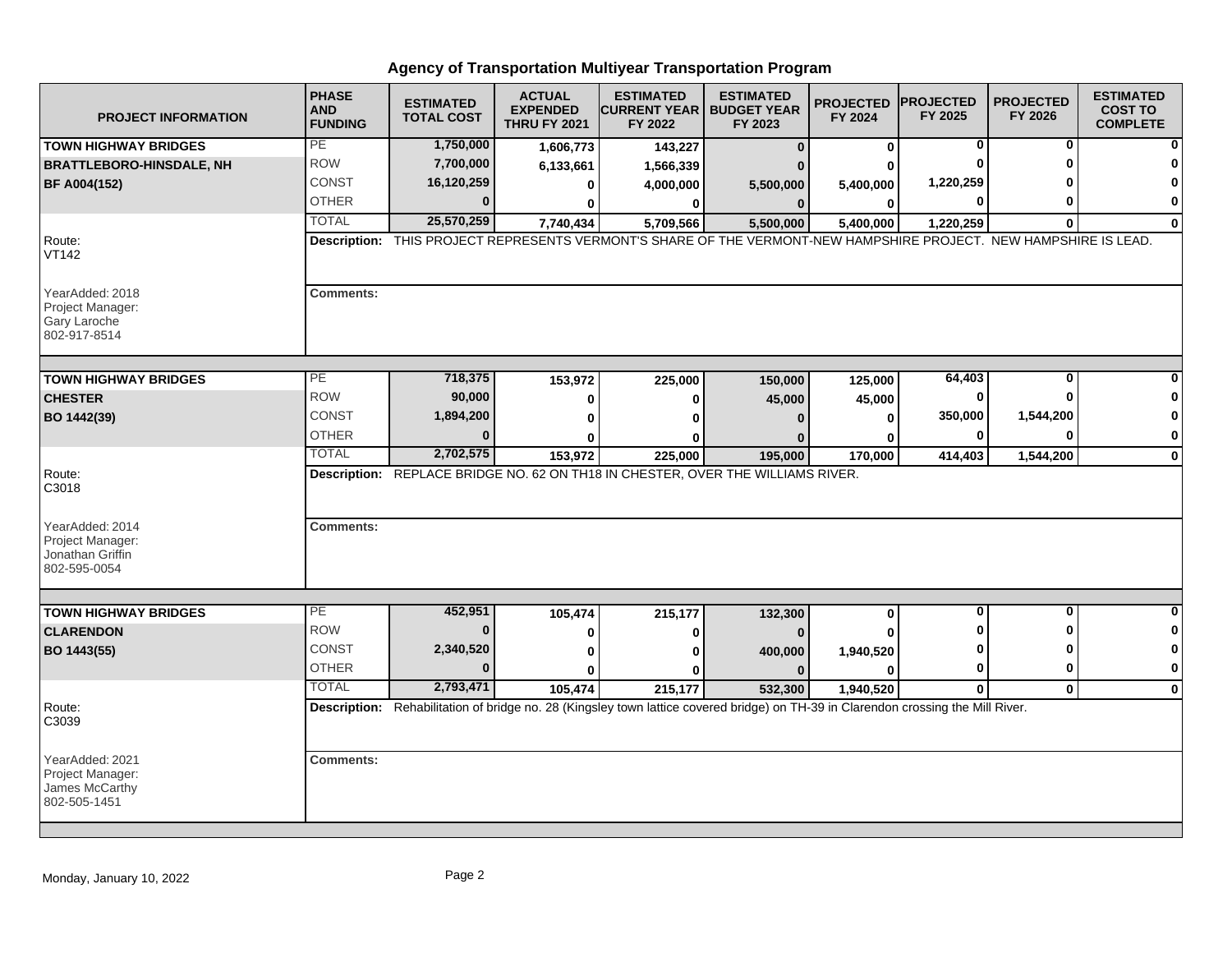| <b>PROJECT INFORMATION</b>                                          | <b>PHASE</b><br><b>AND</b><br><b>FUNDING</b> | <b>ESTIMATED</b><br><b>TOTAL COST</b> | <b>ACTUAL</b><br><b>EXPENDED</b><br><b>THRU FY 2021</b> | <b>ESTIMATED</b><br><b>ICURRENT YEAR I BUDGET YEAR</b><br>FY 2022                                       | <b>ESTIMATED</b><br>FY 2023 | <b>PROJECTED</b><br>FY 2024 | <b>PROJECTED</b><br>FY 2025 | <b>PROJECTED</b><br>FY 2026 | <b>ESTIMATED</b><br><b>COST TO</b><br><b>COMPLETE</b> |
|---------------------------------------------------------------------|----------------------------------------------|---------------------------------------|---------------------------------------------------------|---------------------------------------------------------------------------------------------------------|-----------------------------|-----------------------------|-----------------------------|-----------------------------|-------------------------------------------------------|
| <b>TOWN HIGHWAY BRIDGES</b>                                         | PE                                           | 340,000                               | 3,724                                                   | 51,276                                                                                                  | 85,000                      | 120,000                     | 80,000                      | 0                           |                                                       |
| <b>DANBY</b>                                                        | <b>ROW</b>                                   | $\bf{0}$                              | ŋ                                                       | O                                                                                                       | 0                           | 0                           |                             |                             |                                                       |
| BF 0130(4)                                                          | CONST                                        | 1,325,000                             | 0                                                       | O                                                                                                       |                             |                             | 300,000                     | 1,025,000                   |                                                       |
|                                                                     | <b>OTHER</b>                                 | 0                                     | O                                                       | O                                                                                                       |                             |                             |                             | ŋ                           | 0                                                     |
|                                                                     | <b>TOTAL</b>                                 | 1,665,000                             | 3,724                                                   | 51,276                                                                                                  | 85,000                      | 120,000                     | 380,000                     | 1,025,000                   | $\bf{0}$                                              |
| Route:<br>Maj-0130                                                  |                                              |                                       |                                                         | Description: SCOPING TO EVALUATE ALTERNATIVES FOR BRIDGE NO. 7 ON FAS 0130 IN DANBY, OVER MILL BROOK.   |                             |                             |                             |                             |                                                       |
| YearAdded: 2014<br>Project Manager:<br>Laura Stone<br>802-917-4996  | <b>Comments:</b>                             |                                       |                                                         |                                                                                                         |                             |                             |                             |                             |                                                       |
| <b>TOWN HIGHWAY BRIDGES</b>                                         | $\overline{PE}$                              | 250,000                               | 4,782                                                   | 60,218                                                                                                  | 85,000                      | 70,000                      | 30,000                      | $\mathbf 0$                 |                                                       |
| <b>FAIRFIELD</b>                                                    | <b>ROW</b>                                   | $\bf{0}$                              | 0                                                       | 0                                                                                                       | $\bf{0}$                    | 0                           |                             | n                           |                                                       |
| BO 1448(46)                                                         | CONST                                        | 2,025,000                             |                                                         | n                                                                                                       |                             |                             | 520,000                     | 1,505,000                   | ŋ                                                     |
|                                                                     | <b>OTHER</b>                                 | $\bf{0}$                              |                                                         | O                                                                                                       |                             |                             | ŋ                           | O                           | 0                                                     |
|                                                                     | <b>TOTAL</b>                                 | 2,275,000                             | 4,782                                                   | 60,218                                                                                                  | 85,000                      | 70,000                      | 550,000                     | 1,505,000                   | $\mathbf 0$                                           |
| Route:<br>C3029                                                     |                                              |                                       |                                                         | Description: SCOPING TO EVALUATE ALTERNATIVES FOR BRIDGE NO. 49 ON TH29 IN FAIRFIELD, OVER BLACK CREEK. |                             |                             |                             |                             |                                                       |
| YearAdded: 2014<br>Project Manager:<br>Laura Stone<br>802-917-4996  | <b>Comments:</b>                             |                                       |                                                         |                                                                                                         |                             |                             |                             |                             |                                                       |
| <b>TOWN HIGHWAY BRIDGES</b>                                         | PE                                           | 854,874                               |                                                         |                                                                                                         |                             | $\bf{0}$                    | $\bf{0}$                    | $\mathbf{0}$                | O                                                     |
| <b>GRAFTON</b>                                                      | <b>ROW</b>                                   | 40,000                                | 574,006<br>0                                            | 160,000<br>5,000                                                                                        | 120,868                     |                             |                             | O                           | 0                                                     |
| BF 0125(6)                                                          | CONST                                        | 5,400,000                             |                                                         | n                                                                                                       | 35,000<br>1,000,000         | 4,400,000                   |                             | n                           |                                                       |
|                                                                     | <b>OTHER</b>                                 | $\bf{0}$                              | $\bf{0}$                                                | ŋ                                                                                                       | $\mathbf{0}$                | ŋ                           | 0                           | 0                           | 0                                                     |
|                                                                     | <b>TOTAL</b>                                 | 6,294,874                             | 574,006                                                 | 165,000                                                                                                 | 1,155,868                   | 4,400,000                   | $\mathbf{0}$                | $\mathbf{0}$                | $\Omega$                                              |
| Route:<br>Maj-0125                                                  |                                              |                                       |                                                         | Description: Replacement of Bridge No. 20 on FAS-0125 in Grafton over the Saxtons River.                |                             |                             |                             |                             |                                                       |
| YearAdded: 2018<br>Project Manager:<br>Gary Laroche<br>802-917-8514 | <b>Comments:</b>                             |                                       |                                                         |                                                                                                         |                             |                             |                             |                             |                                                       |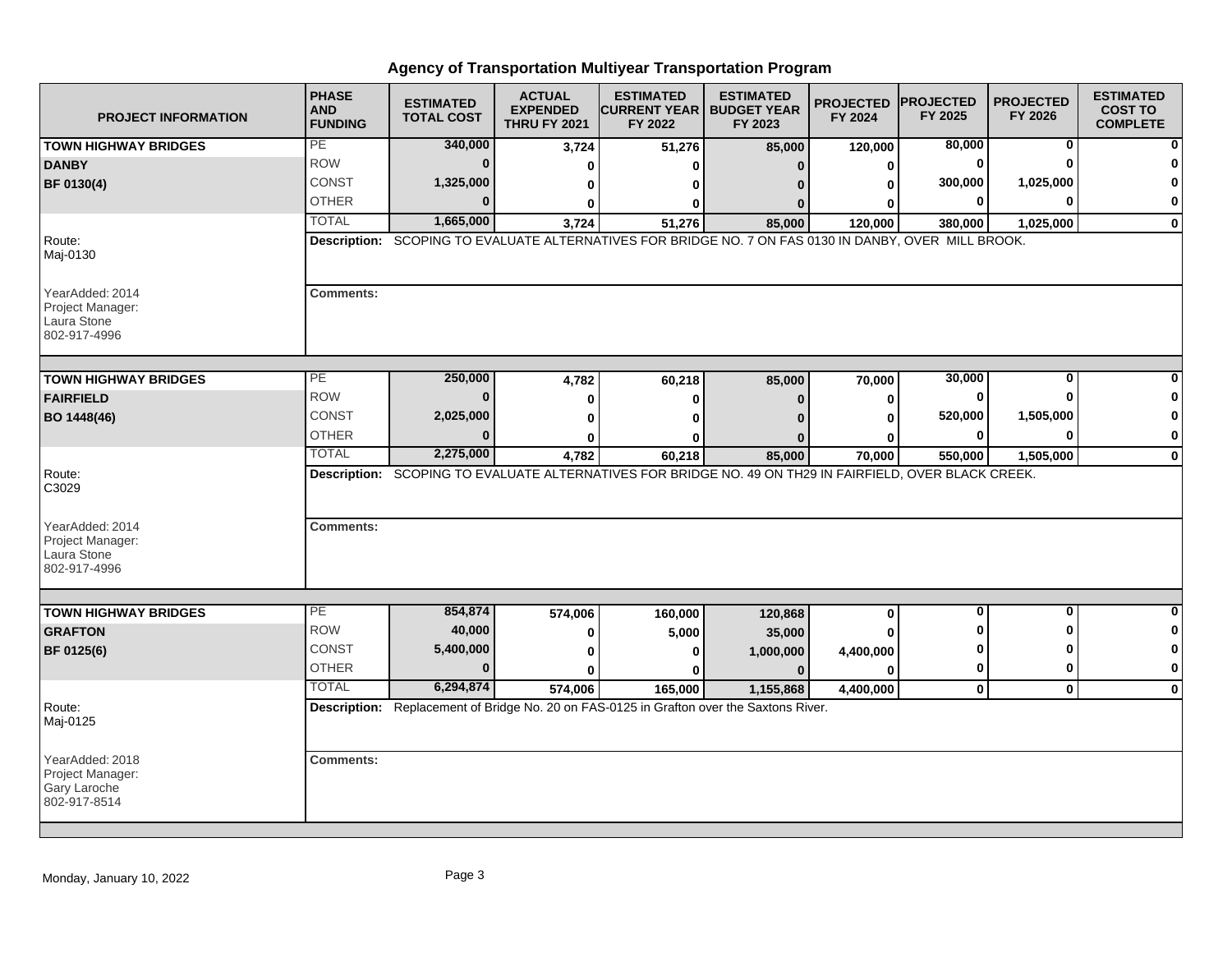| <b>PROJECT INFORMATION</b>                                                      | <b>PHASE</b><br><b>AND</b><br><b>FUNDING</b> | <b>ESTIMATED</b><br><b>TOTAL COST</b> | <b>ACTUAL</b><br><b>EXPENDED</b><br><b>THRU FY 2021</b> | <b>ESTIMATED</b><br><b>CURRENT YEAR</b><br>FY 2022                 | <b>ESTIMATED</b><br><b>BUDGET YEAR</b><br>FY 2023                                                                               | <b>PROJECTED</b><br>FY 2024 | <b>PROJECTED</b><br>FY 2025 | <b>PROJECTED</b><br>FY 2026 | <b>ESTIMATED</b><br><b>COST TO</b><br><b>COMPLETE</b> |
|---------------------------------------------------------------------------------|----------------------------------------------|---------------------------------------|---------------------------------------------------------|--------------------------------------------------------------------|---------------------------------------------------------------------------------------------------------------------------------|-----------------------------|-----------------------------|-----------------------------|-------------------------------------------------------|
| <b>TOWN HIGHWAY BRIDGES</b>                                                     | PE                                           | 1,421,965                             | 642,521                                                 | 659,444                                                            | 120,000                                                                                                                         | $\mathbf 0$                 | 0                           | 0                           |                                                       |
| <b>HARTFORD</b>                                                                 | <b>ROW</b>                                   | 60,000                                | 0                                                       | 20,000                                                             | 40,000                                                                                                                          |                             |                             | U                           |                                                       |
| BO 1444(60)                                                                     | CONST                                        | 14,400,000                            | 0                                                       | ŋ                                                                  | 1,000,000                                                                                                                       | 6,800,000                   | 6,600,000                   |                             |                                                       |
|                                                                                 | <b>OTHER</b>                                 |                                       | ŋ                                                       |                                                                    | $\bf{0}$                                                                                                                        | 0                           |                             | 0                           | O                                                     |
|                                                                                 | <b>TOTAL</b>                                 | 15,881,965                            | 642,521                                                 | 679,444                                                            | 1,160,000                                                                                                                       | 6,800,000                   | 6,600,000                   | $\mathbf{0}$                | $\bf{0}$                                              |
| Route:<br>C2006                                                                 |                                              |                                       |                                                         | Description: Replacement of Bridge 7 on TH-6 with a new alignment. |                                                                                                                                 |                             |                             |                             |                                                       |
| YearAdded: 2018<br>Project Manager:<br>Thilliyar Mahendraratnam<br>802-917-2758 | <b>Comments:</b>                             |                                       |                                                         |                                                                    |                                                                                                                                 |                             |                             |                             |                                                       |
| <b>TOWN HIGHWAY BRIDGES</b>                                                     | PE                                           | 333,593                               | 248,417                                                 | 85,176                                                             | $\Omega$                                                                                                                        | $\bf{0}$                    | 0                           | 0                           |                                                       |
| <b>HUNTINGTON</b>                                                               | <b>ROW</b>                                   | 55,000                                |                                                         |                                                                    |                                                                                                                                 | O                           |                             | ŋ                           |                                                       |
| BO 1445(38)                                                                     | CONST                                        | 1,372,400                             | 35,652<br>$\bf{0}$                                      | 19,348<br>300,000                                                  |                                                                                                                                 |                             |                             |                             |                                                       |
|                                                                                 | <b>OTHER</b>                                 | $\bf{0}$                              | 0                                                       |                                                                    | 1,072,400                                                                                                                       |                             | 0                           | 0                           | $\mathbf 0$                                           |
|                                                                                 | <b>TOTAL</b>                                 | 1,760,993                             | 284,069                                                 | 404,524                                                            | 1,072,400                                                                                                                       | 0<br>$\mathbf 0$            | $\mathbf 0$                 | $\mathbf{0}$                | 0                                                     |
| Route:<br>C3022                                                                 |                                              |                                       |                                                         |                                                                    | Description: Replacement of BR32 on TH22 over Brush Brook, with related approach and channel work.                              |                             |                             |                             |                                                       |
| YearAdded: 2014<br>Project Manager:<br>Robert Young<br>802-595-2358             | <b>Comments:</b>                             |                                       |                                                         |                                                                    |                                                                                                                                 |                             |                             |                             |                                                       |
| <b>TOWN HIGHWAY BRIDGES</b>                                                     | $\overline{PE}$                              | 650,000                               |                                                         |                                                                    |                                                                                                                                 |                             | 0                           | 0                           | <sup>0</sup>                                          |
| <b>JAMAICA</b>                                                                  | <b>ROW</b>                                   | 10,000                                | 125,957<br>0                                            | 109,043                                                            | 250,000                                                                                                                         | 165,000                     |                             | ŋ                           | 0                                                     |
| BO 1442(42)                                                                     | <b>CONST</b>                                 | 3,321,000                             | 0                                                       |                                                                    |                                                                                                                                 | 10,000                      | 3,021,000                   | ŋ                           | 0                                                     |
|                                                                                 | <b>OTHER</b>                                 | $\Omega$                              | O                                                       |                                                                    |                                                                                                                                 | 300,000<br>$\bf{0}$         | $\bf{0}$                    | 0                           | $\bf{0}$                                              |
|                                                                                 | <b>TOTAL</b>                                 | 3,981,000                             | 125,957                                                 | 109,043                                                            | 250,000                                                                                                                         | 475,000                     | 3,021,000                   | $\mathbf{0}$                | $\mathbf 0$                                           |
| Route:<br>C3019                                                                 |                                              |                                       |                                                         |                                                                    | Description: Scoping to evaluate alternatives for bridge no. 32 (steel thru truss) on TH-19 in Jamaica crossing the West river. |                             |                             |                             |                                                       |
| YearAdded: 2021<br>Project Manager:<br>Gary Laroche<br>802-917-8514             | <b>Comments:</b>                             |                                       |                                                         |                                                                    |                                                                                                                                 |                             |                             |                             |                                                       |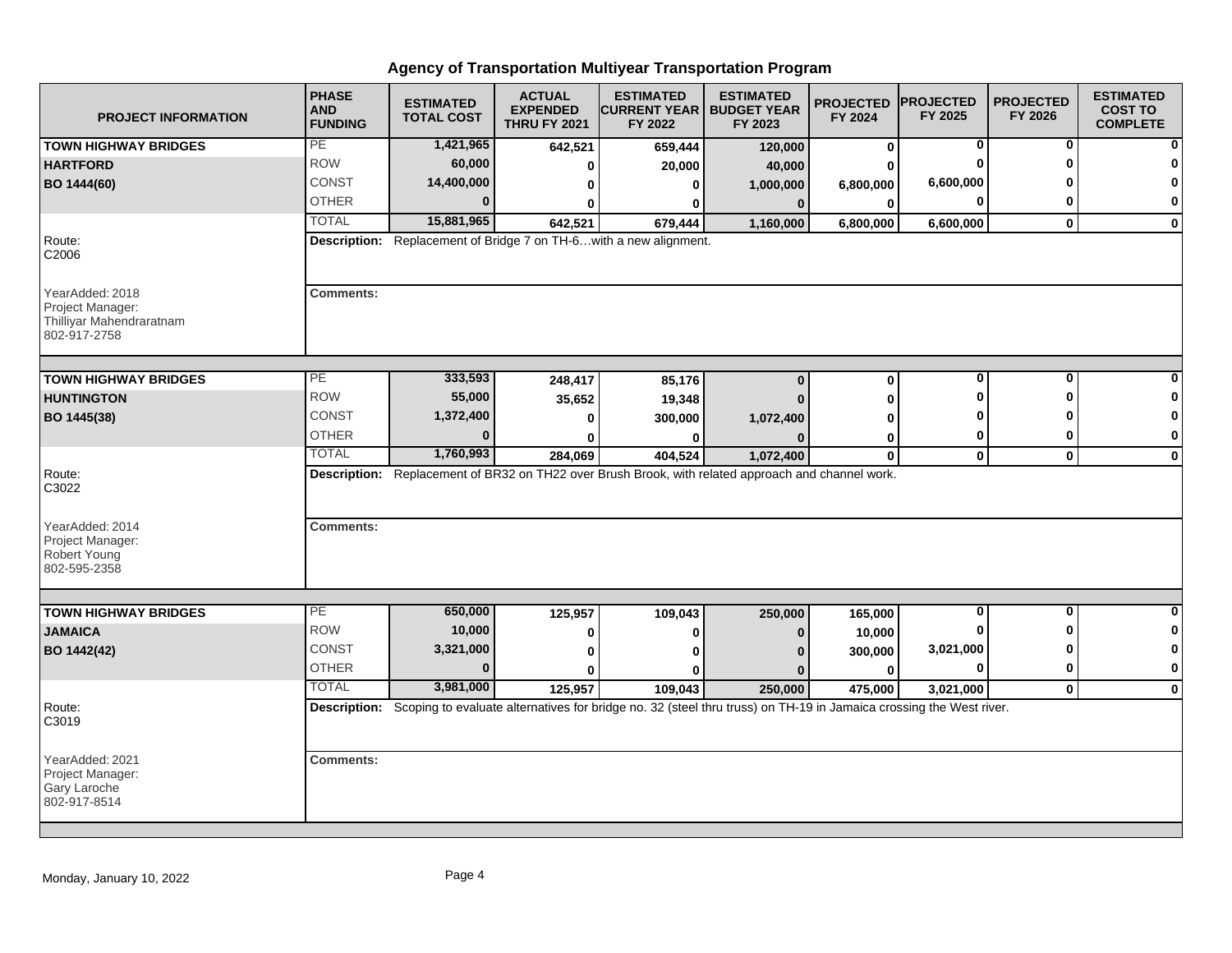| <b>PROJECT INFORMATION</b>                                                | <b>PHASE</b><br><b>AND</b><br><b>FUNDING</b> | <b>ESTIMATED</b><br><b>TOTAL COST</b> | <b>ACTUAL</b><br><b>EXPENDED</b><br><b>THRU FY 2021</b> | <b>ESTIMATED</b><br><b>CURRENT YEAR I BUDGET YEAR</b><br>FY 2022                                                            | <b>ESTIMATED</b><br>FY 2023 | <b>PROJECTED</b><br>FY 2024 | <b>PROJECTED</b><br>FY 2025 | <b>PROJECTED</b><br>FY 2026 | <b>ESTIMATED</b><br><b>COST TO</b><br><b>COMPLETE</b> |
|---------------------------------------------------------------------------|----------------------------------------------|---------------------------------------|---------------------------------------------------------|-----------------------------------------------------------------------------------------------------------------------------|-----------------------------|-----------------------------|-----------------------------|-----------------------------|-------------------------------------------------------|
| <b>TOWN HIGHWAY BRIDGES</b>                                               | PE                                           | 250,000                               | 3,684                                                   | 71,316                                                                                                                      | 75,000                      | 80,000                      | 20,000                      | 0                           |                                                       |
| <b>JERICHO</b>                                                            | <b>ROW</b>                                   | $\bf{0}$                              | ŋ                                                       | ŋ                                                                                                                           | $\bf{0}$                    | U                           | $\Omega$                    |                             |                                                       |
| BF 0209(10)                                                               | CONST                                        | 1,970,000                             | 0                                                       | ŋ                                                                                                                           |                             | 0                           | 470,000                     | 1,500,000                   |                                                       |
|                                                                           | <b>OTHER</b>                                 | $\Omega$                              | 0                                                       | 0                                                                                                                           | n                           | o                           |                             | ŋ                           | 0                                                     |
|                                                                           | <b>TOTAL</b>                                 | 2,220,000                             | 3,684                                                   | 71,316                                                                                                                      | 75,000                      | 80,000                      | 490,000                     | 1,500,000                   | $\mathbf{0}$                                          |
| Route:<br>Maj-0209                                                        |                                              |                                       |                                                         | Description: SCOPING TO EVALUATE ALTERNATIVES FOR BRIDGE NO. 15 ON FAS 0209 IN JERICHO,                                     |                             |                             |                             | OVER MILL BROOK.            |                                                       |
| YearAdded: 2014<br>Project Manager:<br>Laura Stone<br>802-917-4996        | <b>Comments:</b>                             |                                       |                                                         |                                                                                                                             |                             |                             |                             |                             |                                                       |
| <b>TOWN HIGHWAY BRIDGES</b>                                               | $\overline{PE}$                              | 504,459                               | 361,788                                                 | 142,671                                                                                                                     | $\bf{0}$                    | $\bf{0}$                    | $\bf{0}$                    | 0                           |                                                       |
| <b>LEICESTER</b>                                                          | <b>ROW</b>                                   | 25,000                                | 16,738                                                  |                                                                                                                             | $\Omega$                    |                             |                             | n                           | ŋ                                                     |
| BO 1445(37)                                                               | <b>CONST</b>                                 | 1,178,990                             | $\bf{0}$                                                | 8,262<br>322,250                                                                                                            | 856,740                     |                             |                             |                             | O                                                     |
|                                                                           | <b>OTHER</b>                                 | $\Omega$                              |                                                         |                                                                                                                             |                             |                             |                             | 0                           | $\mathbf 0$                                           |
|                                                                           | <b>TOTAL</b>                                 | 1,708,450                             | 0<br>378,527                                            | 0<br>473,183                                                                                                                | 856,740                     | 0<br>$\bf{0}$               | $\mathbf 0$                 | $\mathbf 0$                 | $\bf{0}$                                              |
| Route:<br>C3012                                                           |                                              |                                       |                                                         | Description: REPLACE BRIDGE NO. 4 ON TH12 IN LEICESTER, OVER THE LEICESTER RIVER.                                           |                             |                             |                             |                             |                                                       |
| YearAdded: 2014<br>Project Manager:<br>Carolyn Cota<br>802-917-4891       | <b>Comments:</b>                             |                                       |                                                         |                                                                                                                             |                             |                             |                             |                             |                                                       |
|                                                                           | $\overline{PE}$                              | 244,876                               |                                                         |                                                                                                                             |                             |                             | <sup>0</sup>                | 0                           | ŋ                                                     |
| <b>TOWN HIGHWAY BRIDGES</b><br><b>LUDLOW VILLAGE</b>                      | <b>ROW</b>                                   | 10,000                                | 172,170                                                 | 67,705                                                                                                                      | 5,000                       | 0                           |                             | n                           | 0                                                     |
|                                                                           | <b>CONST</b>                                 | 1,300,000                             | 0                                                       | 0                                                                                                                           | 10,000                      |                             |                             | n                           | 0                                                     |
| BO 1443(52)                                                               | <b>OTHER</b>                                 | $\bf{0}$                              | $\bf{0}$                                                | O                                                                                                                           | 300,000<br>$\Omega$         | 1,000,000<br>U              |                             | $\mathbf 0$                 | $\mathbf 0$                                           |
|                                                                           | <b>TOTAL</b>                                 | 1,554,876                             | $\mathbf{0}$                                            | ŋ                                                                                                                           |                             |                             |                             |                             |                                                       |
| Route:                                                                    |                                              |                                       | 172,170                                                 | 67,705<br>Description: REPLACE EXISTING TRUSS BRIDGE NO. 57 ON TH324 (MILL ST.) IN LUDLOW VILLAGE WITH A PEDESTRIAN BRIDGE. | 315,000                     | 1,000,000                   | $\mathbf 0$                 | $\mathbf 0$                 | $\mathbf{0}$                                          |
| C3324                                                                     |                                              |                                       |                                                         |                                                                                                                             |                             |                             |                             |                             |                                                       |
| YearAdded: 2012<br>Project Manager:<br><b>Gary Sweeny</b><br>802-917-8554 | <b>Comments:</b>                             |                                       |                                                         |                                                                                                                             |                             |                             |                             |                             |                                                       |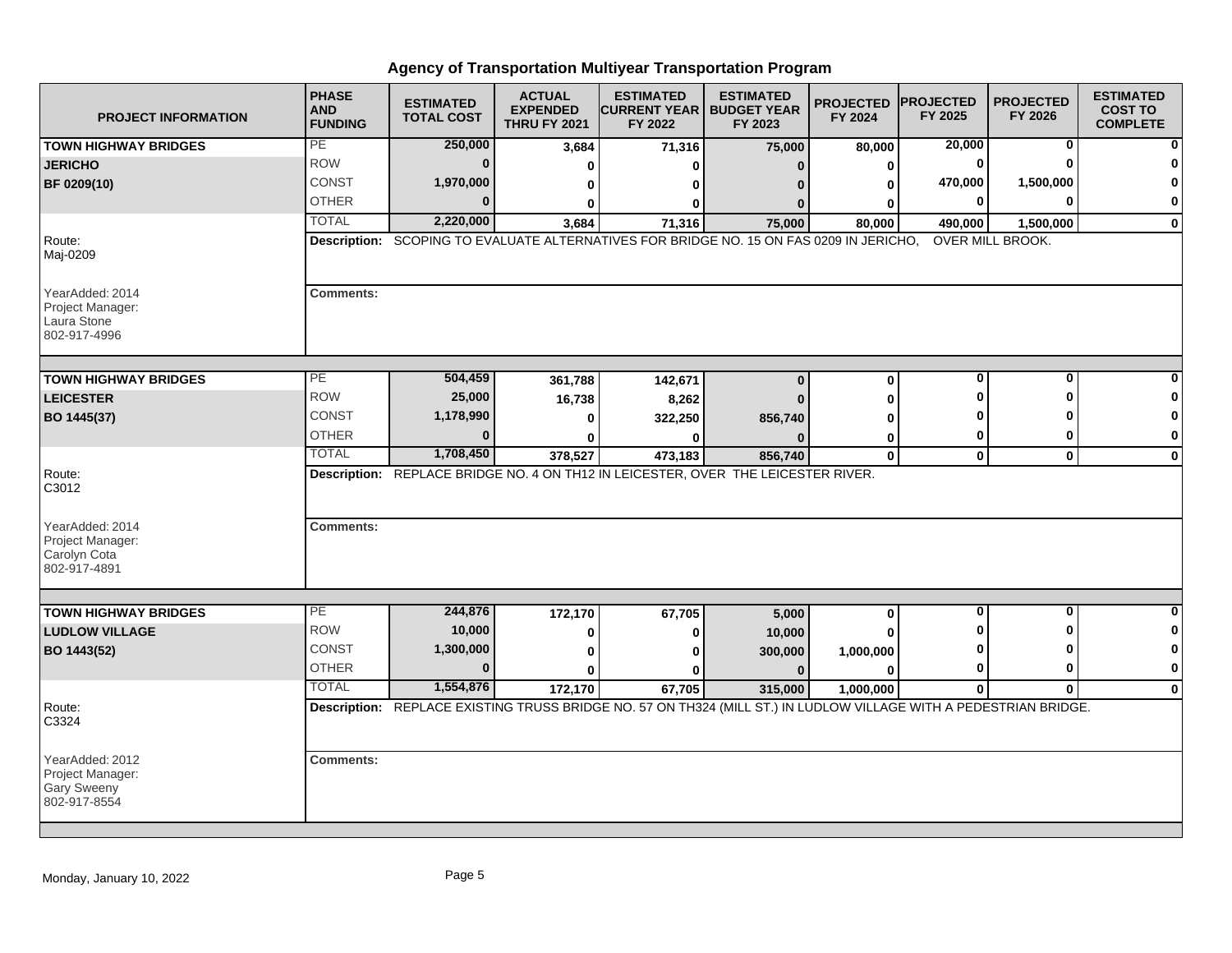| <b>PROJECT INFORMATION</b>                                            | <b>PHASE</b><br><b>AND</b><br><b>FUNDING</b> | <b>ESTIMATED</b><br><b>TOTAL COST</b> | <b>ACTUAL</b><br><b>EXPENDED</b><br><b>THRU FY 2021</b> | <b>ESTIMATED</b><br><b>ICURRENT YEAR   BUDGET YEAR</b><br>FY 2022                                                                | <b>ESTIMATED</b><br>FY 2023 | <b>PROJECTED</b><br>FY 2024 | <b>PROJECTED</b><br>FY 2025 | <b>PROJECTED</b><br>FY 2026 | <b>ESTIMATED</b><br><b>COST TO</b><br><b>COMPLETE</b> |
|-----------------------------------------------------------------------|----------------------------------------------|---------------------------------------|---------------------------------------------------------|----------------------------------------------------------------------------------------------------------------------------------|-----------------------------|-----------------------------|-----------------------------|-----------------------------|-------------------------------------------------------|
| <b>TOWN HIGHWAY BRIDGES</b>                                           | PE                                           | 411,966                               | 335,310                                                 | 76,656                                                                                                                           | $\bf{0}$                    | 0                           | 0                           | 0                           |                                                       |
| <b>LUDLOW VILLAGE</b>                                                 | <b>ROW</b>                                   | 5,000                                 | $\bf{0}$                                                | 5,000                                                                                                                            |                             | U                           |                             | ŋ                           | 0                                                     |
| NH DECK(49)                                                           | CONST                                        | 2,605,072                             | 0                                                       | 500,000                                                                                                                          | 2,225,072                   | ŋ                           |                             |                             | $\bf{0}$                                              |
|                                                                       | <b>OTHER</b>                                 | $\Omega$                              | 0                                                       | 0                                                                                                                                | $\mathbf{0}$                | 0                           | 0                           | O                           | 0                                                     |
|                                                                       | <b>TOTAL</b>                                 | 3,022,038                             | 335,310                                                 | 581,656                                                                                                                          | 2,225,072                   | $\bf{0}$                    | $\Omega$                    | $\Omega$                    | 0                                                     |
| Route:<br>VT-103                                                      |                                              |                                       |                                                         | Description: SUPERSTRUCTURE AND DECK REPLACEMENT OF BRIDGE NO. 26 OVER JEWELL BROOK ON VT-103 IN LUDLOW VILLAGE.                 |                             |                             |                             |                             |                                                       |
| YearAdded: 2019<br>Project Manager:<br>Gary Sweeny<br>802-917-8554    | <b>Comments:</b>                             |                                       |                                                         |                                                                                                                                  |                             |                             |                             |                             |                                                       |
| <b>TOWN HIGHWAY BRIDGES</b>                                           | PE                                           | 320,508                               | 131,743                                                 | 188,765                                                                                                                          | $\bf{0}$                    | 0                           | $\bf{0}$                    | O                           |                                                       |
| <b>MONTPELIER-BERLIN</b>                                              | <b>ROW</b>                                   | 55,000                                | 11,744                                                  | 43,256                                                                                                                           |                             | ŋ                           |                             | n                           |                                                       |
| NH DECK(48)                                                           | <b>CONST</b>                                 | 2,302,644                             | $\bf{0}$                                                | 552,825                                                                                                                          | 1,658,477                   | ŋ                           |                             |                             | 91,342                                                |
|                                                                       | <b>OTHER</b>                                 | $\Omega$                              | ŋ                                                       | 0                                                                                                                                |                             | 0                           | 0                           |                             | $\Omega$                                              |
|                                                                       | <b>TOTAL</b>                                 | 2,678,152                             | 143,487                                                 | 784,846                                                                                                                          | 1,658,477                   | $\mathbf 0$                 | $\bf{0}$                    | $\bf{0}$                    | 91,342                                                |
| Route:<br><b>US-2</b>                                                 |                                              | ROADWAY WORK.                         |                                                         | Description: DECK REPLACEMENT OF BRIDGE NO. 64 OVER WINOOSKI RIVER ON US-2 IN MONTPELIER AND BERLIN ALONG WITH APPROACH          |                             |                             |                             |                             |                                                       |
| YearAdded: 2019<br>Project Manager:<br>James McCarthy<br>802-505-1451 | <b>Comments:</b>                             |                                       |                                                         |                                                                                                                                  |                             |                             |                             |                             |                                                       |
|                                                                       | PE                                           | 210,000                               |                                                         |                                                                                                                                  |                             |                             |                             | $\mathbf 0$                 | 0                                                     |
| <b>TOWN HIGHWAY BRIDGES</b><br><b>MT. HOLLY</b>                       | <b>ROW</b>                                   | $\bf{0}$                              | 2,108                                                   | 62,892                                                                                                                           | 65,000                      | 70,000                      | 10,000<br>0                 | O                           | 0                                                     |
|                                                                       | <b>CONST</b>                                 | 1,670,000                             | 0                                                       | $\bf{0}$                                                                                                                         | $\Omega$                    | $\bf{0}$                    | 430,000                     | 1,240,000                   | 0                                                     |
| BO 1443(56)                                                           | <b>OTHER</b>                                 | $\Omega$                              | $\bf{0}$                                                | $\bf{0}$                                                                                                                         |                             | ŋ                           | $\bf{0}$                    | $\Omega$                    | 0                                                     |
|                                                                       | <b>TOTAL</b>                                 | 1,880,000                             | 0                                                       | <sup>0</sup>                                                                                                                     | n                           | Λ                           |                             |                             |                                                       |
|                                                                       |                                              |                                       | 2,108                                                   | 62,892<br>Description: SCOPING TO EVALUATE ALTERNATIVES FOR BRIDGE NO. 64 ON TH17 IN MT. HOLLY, OVER A BRANCH OF THE MILL RIVER. | 65,000                      | 70,000                      | 440,000                     | 1,240,000                   | $\bf{0}$                                              |
| Route:<br>C3017                                                       |                                              |                                       |                                                         |                                                                                                                                  |                             |                             |                             |                             |                                                       |
| YearAdded: 2014<br>Project Manager:<br>Laura Stone<br>802-917-4996    | <b>Comments:</b>                             |                                       |                                                         |                                                                                                                                  |                             |                             |                             |                             |                                                       |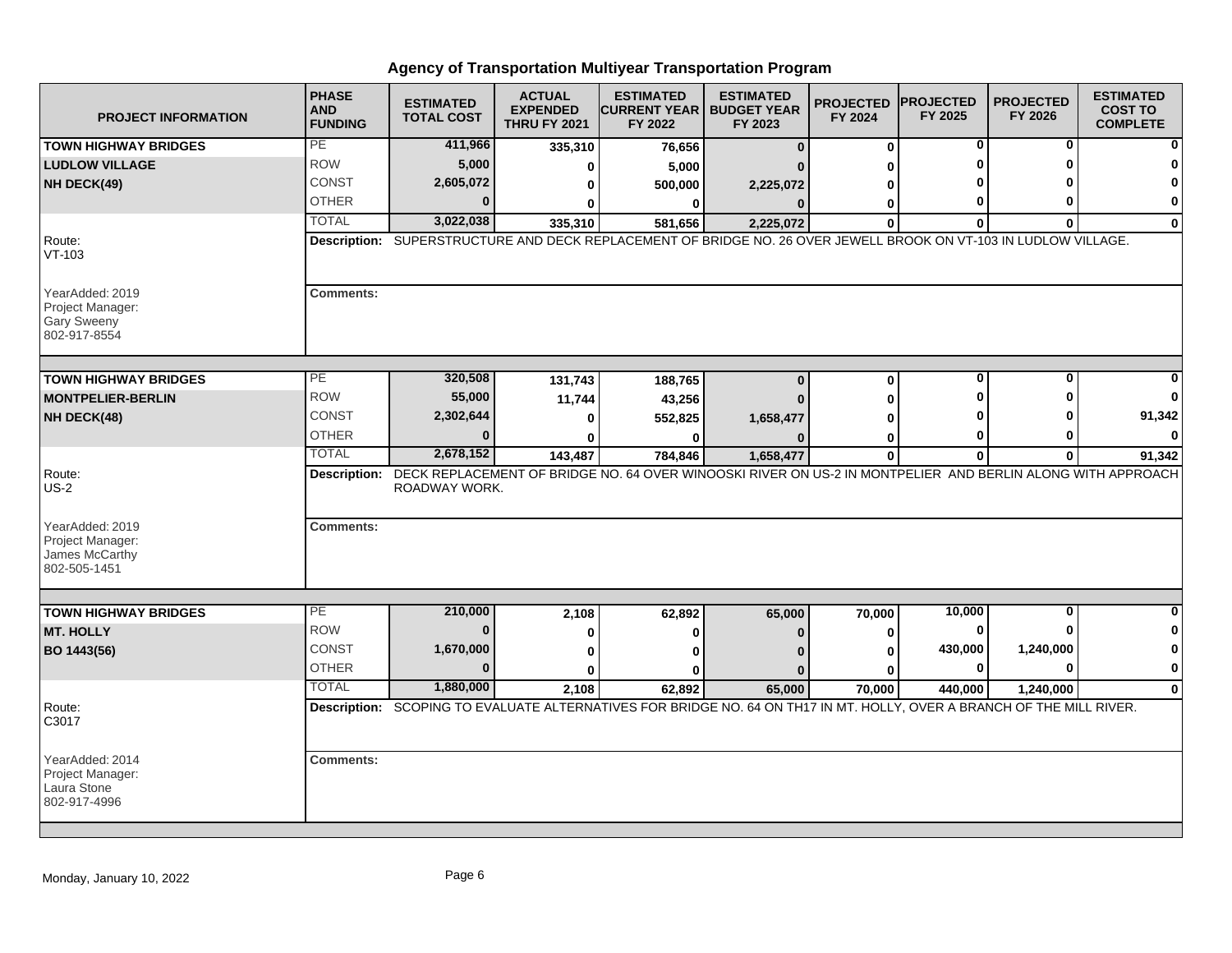| <b>PROJECT INFORMATION</b>                                                      | <b>PHASE</b><br><b>AND</b><br><b>FUNDING</b> | <b>ESTIMATED</b><br><b>TOTAL COST</b> | <b>ACTUAL</b><br><b>EXPENDED</b><br><b>THRU FY 2021</b> | <b>ESTIMATED</b><br><b>ICURRENT YEAR I BUDGET YEAR</b><br>FY 2022                         | <b>ESTIMATED</b><br>FY 2023 | <b>PROJECTED</b><br>FY 2024 | <b>PROJECTED</b><br>FY 2025 | <b>PROJECTED</b><br>FY 2026 | <b>ESTIMATED</b><br><b>COST TO</b><br><b>COMPLETE</b> |
|---------------------------------------------------------------------------------|----------------------------------------------|---------------------------------------|---------------------------------------------------------|-------------------------------------------------------------------------------------------|-----------------------------|-----------------------------|-----------------------------|-----------------------------|-------------------------------------------------------|
| <b>TOWN HIGHWAY BRIDGES</b>                                                     | PE                                           | 368,382                               | 353,799                                                 | 14,583                                                                                    | $\bf{0}$                    | 0                           | 0                           | 0                           |                                                       |
| <b>NEWFANE</b>                                                                  | <b>ROW</b>                                   | 30,000                                | 28,928                                                  | 1,072                                                                                     |                             | ŋ                           | O                           | O                           |                                                       |
| BF 0106(6)                                                                      | <b>CONST</b>                                 | 4,230,460                             | 0                                                       | 1,400,000                                                                                 | 2,830,460                   | 0                           |                             |                             | 0                                                     |
|                                                                                 | <b>OTHER</b>                                 | $\Omega$                              | 0                                                       | 0                                                                                         | $\Omega$                    | 0                           | 0                           | 0                           | 0                                                     |
|                                                                                 | <b>TOTAL</b>                                 | 4,628,842                             | 382,728                                                 | 1,415,655                                                                                 | 2,830,460                   | $\mathbf{0}$                | $\mathbf{0}$                | $\mathbf{0}$                | $\bf{0}$                                              |
| Route:<br>Maj-0106                                                              |                                              |                                       |                                                         | Description: REPLACEMENT OF BRIDGE NO. 12 ON FAS 0106 IN NEWFANE, OVER THE ROCK RIVER.    |                             |                             |                             |                             |                                                       |
| YearAdded: 2015<br>Project Manager:<br>Carolyn Cota<br>802-917-4891             | <b>Comments:</b>                             |                                       |                                                         |                                                                                           |                             |                             |                             |                             |                                                       |
| <b>TOWN HIGHWAY BRIDGES</b>                                                     | PЕ                                           | 957,084                               | 57,084                                                  | 185,000                                                                                   | 320,000                     | 320,000                     | 75,000                      | 0                           |                                                       |
| <b>NORTHFIELD</b>                                                               | <b>ROW</b>                                   | 35,000                                | 0                                                       | 0                                                                                         | 5,000                       | 20,000                      | 10,000                      | 0                           |                                                       |
| BF 0241(58)                                                                     | <b>CONST</b>                                 | 5,200,000                             | $\bf{0}$                                                | ŋ                                                                                         |                             | 0                           | 750,000                     | 4,450,000                   | 0                                                     |
|                                                                                 | <b>OTHER</b>                                 | $\Omega$                              | ŋ                                                       | ŋ                                                                                         |                             | ŋ                           | 0                           | $\bf{0}$                    | 0                                                     |
|                                                                                 | <b>TOTAL</b>                                 | 6,192,084                             | 57,084                                                  | 185,000                                                                                   | 325,000                     | 340,000                     | 835,000                     | 4,450,000                   | $\mathbf 0$                                           |
| Route:<br>$VT-12$<br>YearAdded: 2021                                            | <b>Comments:</b>                             |                                       |                                                         | Description: Replace Bridge No. 60 on VT-12 in Northfield Village crossing the Dog River. |                             |                             |                             |                             |                                                       |
| Project Manager:<br>Gary Laroche<br>802-917-8514                                |                                              |                                       |                                                         |                                                                                           |                             |                             |                             |                             |                                                       |
| <b>TOWN HIGHWAY BRIDGES</b>                                                     | РE                                           | 669,841                               | 541,451                                                 | 128,390                                                                                   | $\bf{0}$                    | 0                           | $\mathbf 0$                 | 0                           | 0                                                     |
| <b>POULTNEY</b>                                                                 | <b>ROW</b>                                   | 50,000                                | $\bf{0}$                                                | 50,000                                                                                    |                             | O                           |                             | ŋ                           | 0                                                     |
| BO 1443(53)                                                                     | <b>CONST</b>                                 | 3,440,823                             | ŋ                                                       | 200,000                                                                                   | 3,240,823                   | U                           | O                           | ŋ                           | $\mathbf 0$                                           |
|                                                                                 | <b>OTHER</b>                                 | $\bf{0}$                              | 0                                                       | 0                                                                                         |                             | 0                           | 0                           | $\bf{0}$                    | 0                                                     |
|                                                                                 | <b>TOTAL</b>                                 | 4,160,664                             | 541,451                                                 | 378,390                                                                                   | 3,240,823                   | 0                           | $\mathbf 0$                 | $\mathbf 0$                 | $\mathbf 0$                                           |
| Route:<br>C2006                                                                 |                                              |                                       |                                                         | Description: Replace Bridge No. 7 on TH-6 in Poultney over the Poultney River.            |                             |                             |                             |                             |                                                       |
| YearAdded: 2018<br>Project Manager:<br>Thilliyar Mahendraratnam<br>802-917-2758 | <b>Comments:</b>                             |                                       |                                                         |                                                                                           |                             |                             |                             |                             |                                                       |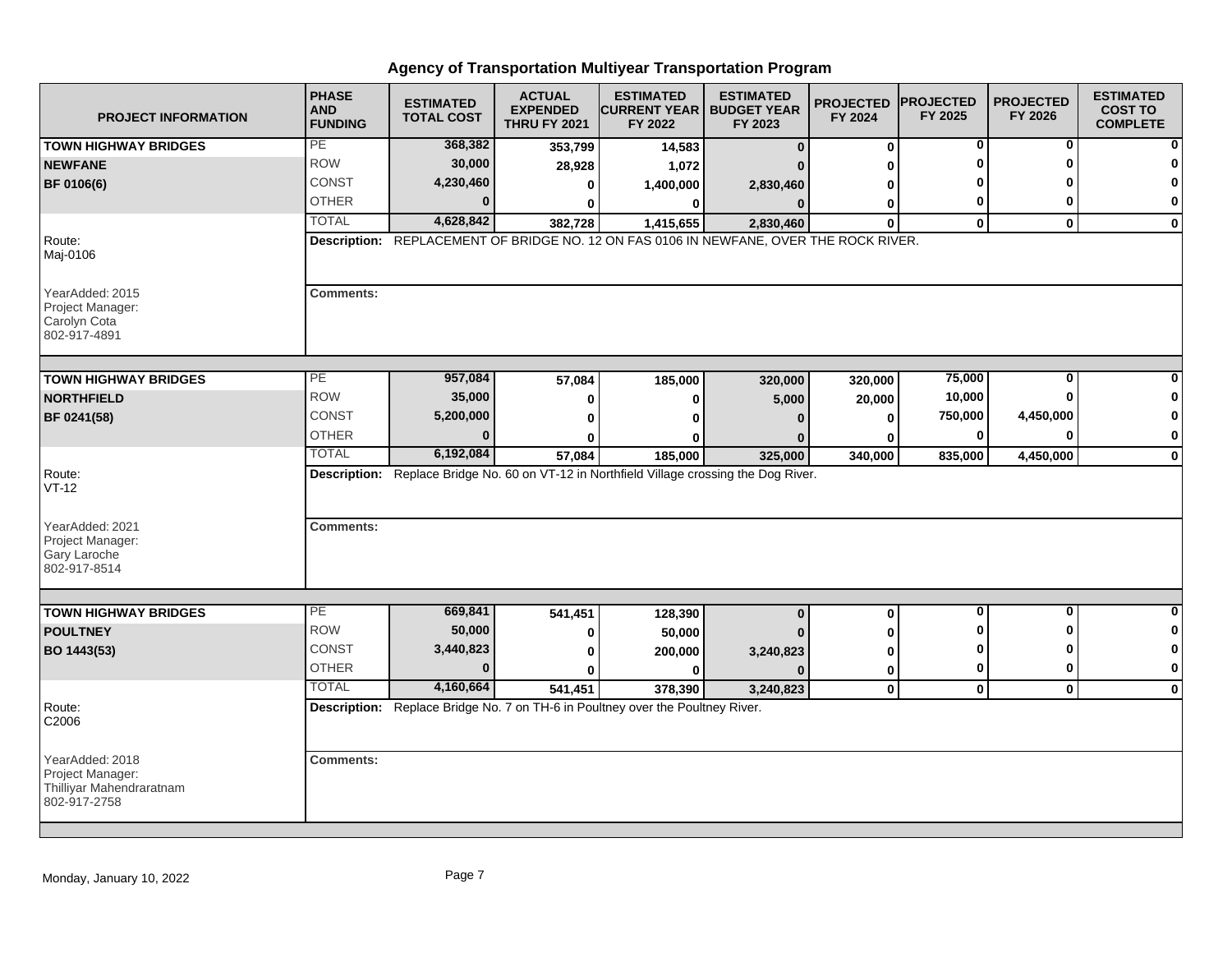| <b>PROJECT INFORMATION</b>                                              | <b>PHASE</b><br><b>AND</b><br><b>FUNDING</b> | <b>ESTIMATED</b><br><b>TOTAL COST</b> | <b>ACTUAL</b><br><b>EXPENDED</b><br><b>THRU FY 2021</b> | <b>ESTIMATED</b><br><b>ICURRENT YEAR   BUDGET YEAR</b><br>FY 2022                                           | <b>ESTIMATED</b><br>FY 2023 | <b>PROJECTED</b><br>FY 2024 | <b>PROJECTED</b><br>FY 2025 | <b>PROJECTED</b><br>FY 2026 | <b>ESTIMATED</b><br><b>COST TO</b><br><b>COMPLETE</b> |
|-------------------------------------------------------------------------|----------------------------------------------|---------------------------------------|---------------------------------------------------------|-------------------------------------------------------------------------------------------------------------|-----------------------------|-----------------------------|-----------------------------|-----------------------------|-------------------------------------------------------|
| <b>TOWN HIGHWAY BRIDGES</b>                                             | PE                                           | 885,142                               | 389,534                                                 | 200,000                                                                                                     | 200,000                     | 95,607                      | 0                           | 0                           | ŋ                                                     |
| <b>ROCKINGHAM (BELLOWS FALLS)</b>                                       | <b>ROW</b>                                   | 1,500,000                             | 0                                                       | 0                                                                                                           | 150,000                     | 1,350,000                   |                             |                             |                                                       |
| BO 1442(41)                                                             | <b>CONST</b>                                 | 5,254,106                             | 0                                                       | 0                                                                                                           | $\bf{0}$                    | 0                           | 800,000                     | 4,454,106                   | 0                                                     |
|                                                                         | <b>OTHER</b>                                 | $\bf{0}$                              | 0                                                       | 0                                                                                                           |                             | Λ                           |                             | n                           | 0                                                     |
|                                                                         | <b>TOTAL</b>                                 | 7,639,248                             | 389,534                                                 | 200.000                                                                                                     | 350,000                     | 1,445,607                   | 800,000                     | 4,454,106                   | 0                                                     |
| Route:<br>C3448                                                         |                                              |                                       |                                                         | Description: Replacement of Bridge No. 53 on TH-448 in Rockingham (Bellows Falls) over the Power Dam Canal. |                             |                             |                             |                             |                                                       |
| YearAdded: 2018<br>Project Manager:<br>Jonathan Griffin<br>802-595-0054 | <b>Comments:</b>                             |                                       |                                                         |                                                                                                             |                             |                             |                             |                             |                                                       |
| <b>TOWN HIGHWAY BRIDGES</b>                                             | $\overline{PE}$                              | 540,000                               | 19,090                                                  | 45,910                                                                                                      | 200,000                     | 200,000                     | 75,000                      | $\bf{0}$                    |                                                       |
| <b>SALISBURY-CORNWALL</b>                                               | <b>ROW</b>                                   | $\bf{0}$                              |                                                         |                                                                                                             |                             |                             | $\bf{0}$                    | ŋ                           | 0                                                     |
|                                                                         | CONST                                        | 2,500,000                             | 0                                                       | 0                                                                                                           | $\bf{0}$                    | 0                           | 600,000                     | 1,900,000                   | 0                                                     |
| BO 1445(39)                                                             | <b>OTHER</b>                                 | $\Omega$                              | 0                                                       | 0                                                                                                           |                             | U                           | 0                           | $\bf{0}$                    | 0                                                     |
|                                                                         | <b>TOTAL</b>                                 | 3,040,000                             | U<br>19,090                                             | n<br>45,910                                                                                                 | 200,000                     | ŋ<br>200,000                | 675,000                     | 1,900,000                   | $\mathbf 0$                                           |
| Route:<br>C2001<br>YearAdded: 2020<br>Project Manager:                  | <b>Comments:</b>                             |                                       |                                                         | Description: SCOPING FOR REPLACEMENT OF BRIDGE 8 ON TH1 OVER OTTER CREEK                                    |                             |                             |                             |                             |                                                       |
| Laura Stone<br>802-917-4996                                             |                                              |                                       |                                                         |                                                                                                             |                             |                             |                             |                             |                                                       |
| <b>TOWN HIGHWAY BRIDGES</b>                                             | PE                                           | 505,886                               | 322,503                                                 | 163,382                                                                                                     | 20,000                      | $\mathbf 0$                 | $\bf{0}$                    | $\bf{0}$                    | $\bf{0}$                                              |
| <b>SPRINGFIELD</b>                                                      | <b>ROW</b>                                   | 85,000                                | 20,037                                                  | 64,963                                                                                                      | $\Omega$                    |                             |                             | ŋ                           | 0                                                     |
| BF 0134(49)                                                             | <b>CONST</b>                                 | 2,191,956                             | 0                                                       | 0                                                                                                           | 514,162                     | 1,677,794                   |                             | n                           | 0                                                     |
|                                                                         | <b>OTHER</b>                                 | $\bf{0}$                              | 0                                                       | 0                                                                                                           | $\bf{0}$                    | $\bf{0}$                    | 0                           | 0                           | 0                                                     |
|                                                                         | <b>TOTAL</b>                                 | 2,782,841                             | 342,540                                                 | 228.345                                                                                                     | 534,162                     | 1,677,794                   | $\mathbf 0$                 | $\bf{0}$                    | $\mathbf 0$                                           |
| Route:<br>$VT-11$                                                       |                                              |                                       |                                                         | Description: REPLACEMENT OF BRIDGE NO. 61 ON VT-11 IN SPRINGFIELD.                                          |                             |                             |                             |                             |                                                       |
| YearAdded: 2019<br>Project Manager:<br>Nicholas Wark<br>802-917-8391    | <b>Comments:</b>                             |                                       |                                                         |                                                                                                             |                             |                             |                             |                             |                                                       |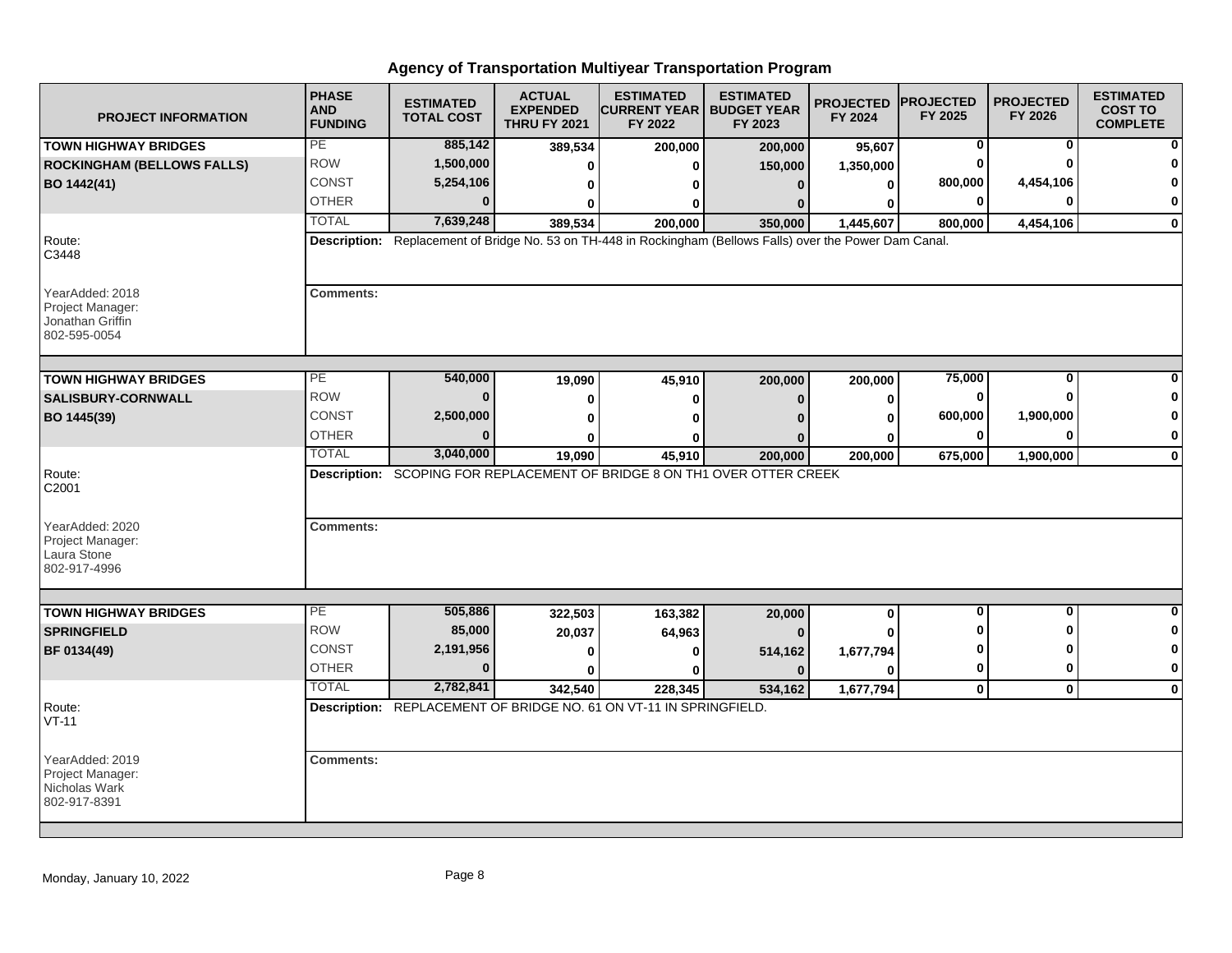| <b>PROJECT INFORMATION</b>                                                     | <b>PHASE</b><br><b>AND</b><br><b>FUNDING</b> | <b>ESTIMATED</b><br><b>TOTAL COST</b>           | <b>ACTUAL</b><br><b>EXPENDED</b><br><b>THRU FY 2021</b> | <b>ESTIMATED</b><br><b>CURRENT YEAR   BUDGET YEAR</b><br>FY 2022                                                                                                                  | <b>ESTIMATED</b><br>FY 2023 | <b>PROJECTED</b><br>FY 2024 | <b>IPROJECTED</b><br>FY 2025 | <b>PROJECTED</b><br>FY 2026 | <b>ESTIMATED</b><br><b>COST TO</b><br><b>COMPLETE</b> |
|--------------------------------------------------------------------------------|----------------------------------------------|-------------------------------------------------|---------------------------------------------------------|-----------------------------------------------------------------------------------------------------------------------------------------------------------------------------------|-----------------------------|-----------------------------|------------------------------|-----------------------------|-------------------------------------------------------|
| <b>TOWN HIGHWAY BRIDGES</b>                                                    | PE                                           | 450,000                                         | $\bf{0}$                                                | 50,000                                                                                                                                                                            | 250,000                     | 50,000                      | 50,000                       | 50,000                      | $\mathbf{0}$                                          |
| <b>STATEWIDE</b>                                                               | <b>ROW</b>                                   | 20,000                                          | 0                                                       | 5,000                                                                                                                                                                             | $\bf{0}$                    | 5,000                       | 5,000                        | 5,000                       | 0                                                     |
|                                                                                | <b>CONST</b>                                 | 3,875,000                                       | 0                                                       | 0                                                                                                                                                                                 | 500,000                     | 625,000                     | 750,000                      | 2,000,000                   | $\mathbf{0}$                                          |
|                                                                                | <b>OTHER</b>                                 | $\Omega$                                        | 0                                                       | $\bf{0}$                                                                                                                                                                          | $\mathbf{0}$                | $\mathbf{0}$                | 0                            |                             | $\mathbf{0}$                                          |
|                                                                                | <b>TOTAL</b>                                 | 4,345,000                                       | $\Omega$                                                | 55,000                                                                                                                                                                            | 750,000                     | 680,000                     | 805,000                      | 2,055,000                   | $\mathbf{0}$                                          |
| Route:<br><b>COVERED BRIDGES</b>                                               |                                              | Description: REHABILITATION OF COVERED BRIDGES. |                                                         |                                                                                                                                                                                   |                             |                             |                              |                             |                                                       |
| YearAdded: 2007<br>Project Manager:<br>Pamela Thurber<br>802-595-2270          | <b>Comments:</b>                             |                                                 |                                                         |                                                                                                                                                                                   |                             |                             |                              |                             |                                                       |
| <b>TOWN HIGHWAY BRIDGES</b>                                                    | PE                                           | 1,575,000                                       | $\bf{0}$                                                | 175,000                                                                                                                                                                           | 690,000                     | 340,000                     | 220,000                      | 150,000                     |                                                       |
| <b>STATEWIDE</b>                                                               | <b>ROW</b>                                   | $\bf{0}$                                        | 0                                                       | $\bf{0}$                                                                                                                                                                          | $\bf{0}$                    | $\mathbf{0}$                | 0                            |                             | 0                                                     |
|                                                                                | <b>CONST</b>                                 | 7,000,000                                       | $\bf{0}$                                                |                                                                                                                                                                                   | O                           | 0                           | 2,600,000                    | 4,400,000                   | 0                                                     |
|                                                                                | <b>OTHER</b>                                 | $\bf{0}$                                        | 0                                                       |                                                                                                                                                                                   |                             |                             | 0                            |                             | $\mathbf{0}$                                          |
|                                                                                | <b>TOTAL</b>                                 | 8,575,000                                       | 0                                                       | 175,000                                                                                                                                                                           | 690,000                     | 340,000                     | 2,820,000                    | 4,550,000                   | $\mathbf{0}$                                          |
| Route:<br>TOWN HWY. BRIDGES                                                    |                                              |                                                 |                                                         | Description: PROJECT IS FOR THE AGENCY'S ESTIMATED EXPENDITURES ON TRANSPORTATION - TOWN HIGHWAY BRIDGE PROJECTS THAT<br>ARE CURRENTLY UNDER DEVELOPMENT, EVALUATION AND SCOPING. |                             |                             |                              |                             |                                                       |
| YearAdded: Prior to 2006<br>Project Manager:<br>Pamela Thurber<br>802-595-2270 | <b>Comments:</b>                             |                                                 |                                                         |                                                                                                                                                                                   |                             |                             |                              |                             |                                                       |
| <b>TOWN HIGHWAY BRIDGES</b>                                                    | PE                                           | 450,000                                         | $\mathbf 0$                                             |                                                                                                                                                                                   |                             |                             | 50,000                       | 50,000                      | $\mathbf{0}$                                          |
| <b>STATEWIDE</b>                                                               | <b>ROW</b>                                   | 20,000                                          | $\bf{0}$                                                | 50,000<br>5,000                                                                                                                                                                   | 250,000<br>$\mathbf{0}$     | 50,000                      | 5,000                        | 5,000                       | $\mathbf{0}$                                          |
|                                                                                | <b>CONST</b>                                 | 3,875,000                                       | 0                                                       | 0                                                                                                                                                                                 |                             | 5,000<br>625,000            | 750,000                      | 2,000,000                   | $\mathbf{0}$                                          |
|                                                                                | <b>OTHER</b>                                 | $\bf{0}$                                        | 0                                                       | 0                                                                                                                                                                                 | 500,000<br>$\mathbf{0}$     | $\mathbf{0}$                | 0                            |                             | $\mathbf{0}$                                          |
|                                                                                | <b>TOTAL</b>                                 | 4,345,000                                       | $\mathbf{0}$                                            | 55,000                                                                                                                                                                            | 750,000                     | 680.000                     | 805,000                      | 2,055,000                   | $\mathbf{0}$                                          |
| Route:<br><b>VARIOUS-BRIDGES</b>                                               |                                              | Description: TH TRUSS PAINTING.                 |                                                         |                                                                                                                                                                                   |                             |                             |                              |                             |                                                       |
| YearAdded: 2007<br>Project Manager:<br>Pamela Thurber<br>802-595-2270          | <b>Comments:</b>                             |                                                 |                                                         |                                                                                                                                                                                   |                             |                             |                              |                             |                                                       |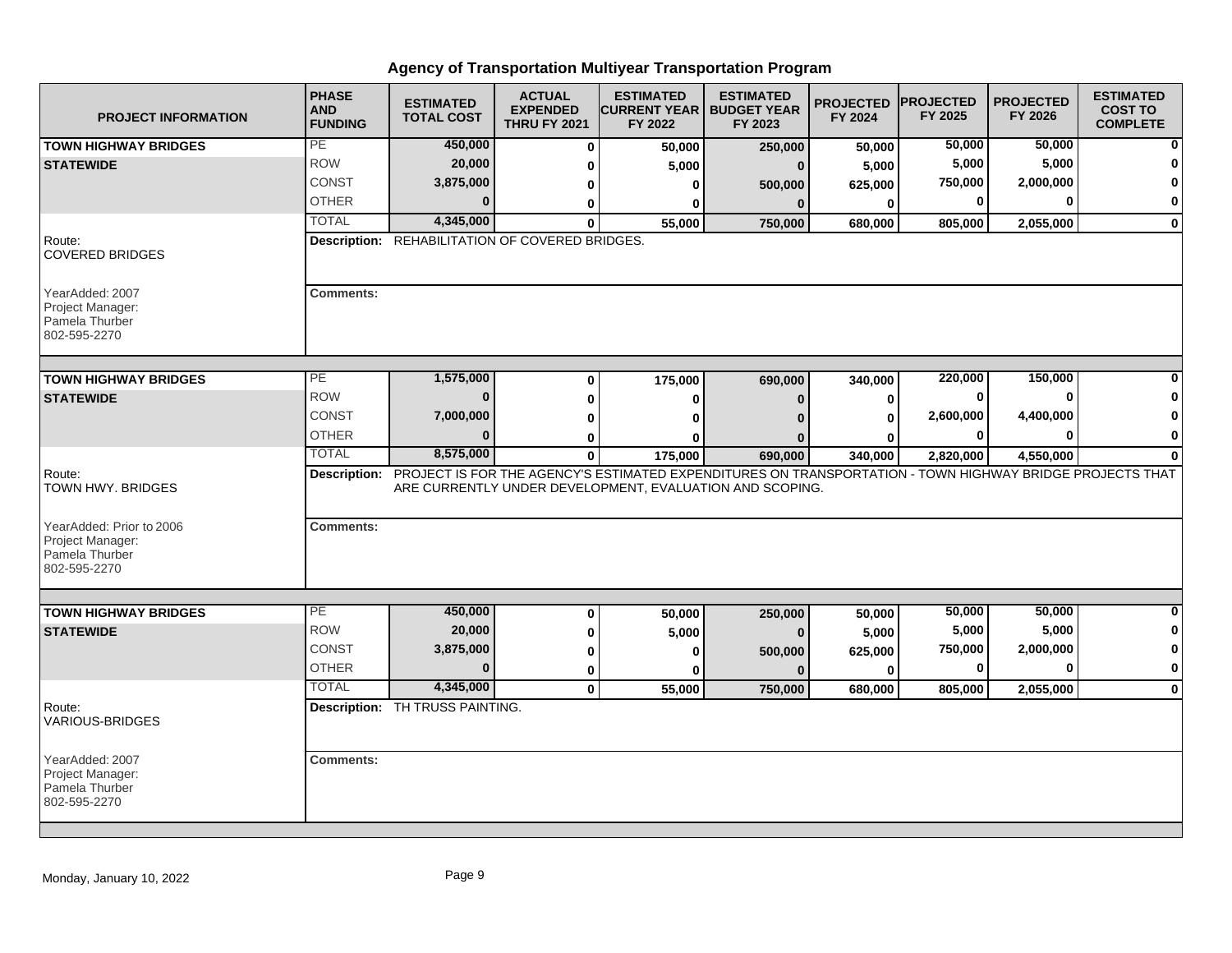| <b>PROJECT INFORMATION</b>                                                     | <b>PHASE</b><br><b>AND</b><br><b>FUNDING</b>                                                                                        | <b>ESTIMATED</b><br><b>TOTAL COST</b> | <b>ACTUAL</b><br><b>EXPENDED</b><br><b>THRU FY 2021</b> | <b>ESTIMATED</b><br><b>ICURRENT YEAR   BUDGET YEAR</b><br>FY 2022       | <b>ESTIMATED</b><br>FY 2023 | <b>PROJECTED</b><br>FY 2024 | <b>PROJECTED</b><br>FY 2025 | <b>PROJECTED</b><br>FY 2026 | <b>ESTIMATED</b><br><b>COST TO</b><br><b>COMPLETE</b> |  |
|--------------------------------------------------------------------------------|-------------------------------------------------------------------------------------------------------------------------------------|---------------------------------------|---------------------------------------------------------|-------------------------------------------------------------------------|-----------------------------|-----------------------------|-----------------------------|-----------------------------|-------------------------------------------------------|--|
| <b>TOWN HIGHWAY BRIDGES</b>                                                    | PE                                                                                                                                  | $\bf{0}$                              | $\bf{0}$                                                | $\Omega$                                                                | $\mathbf{0}$                | 0                           | 0                           | 0                           |                                                       |  |
| <b>STATEWIDE</b>                                                               | <b>ROW</b>                                                                                                                          | $\mathbf{0}$                          | 0                                                       | ŋ                                                                       | n                           |                             |                             |                             |                                                       |  |
| <b>BRO NBIS()</b>                                                              | <b>CONST</b>                                                                                                                        | $\Omega$                              | 0                                                       | o                                                                       | $\Omega$                    |                             |                             |                             |                                                       |  |
|                                                                                | <b>OTHER</b>                                                                                                                        | 1,750,000                             | 0                                                       | 350,000                                                                 | 350,000                     | 350,000                     | 350,000                     | 350,000                     | 0                                                     |  |
|                                                                                | <b>TOTAL</b>                                                                                                                        | 1,750,000                             | $\mathbf{0}$                                            | 350,000                                                                 | 350.000                     | 350,000                     | 350,000                     | 350,000                     | $\bf{0}$                                              |  |
| Route:                                                                         | Description: INVENTORY, INSPECTION AND CLASSIFICATION OF BRIDGES OFF THE FEDERAL-AID SYSTEM                                         |                                       |                                                         |                                                                         |                             |                             |                             |                             |                                                       |  |
| YearAdded: Prior to 2006<br>Project Manager:<br>Pamela Thurber<br>802-595-2270 | <b>Comments:</b>                                                                                                                    |                                       |                                                         |                                                                         |                             |                             |                             |                             |                                                       |  |
| <b>TOWN HIGHWAY BRIDGES</b>                                                    | $\overline{PE}$                                                                                                                     | 735,000                               | 56,589                                                  | 118,411                                                                 | 250,000                     | 245,000                     | 65,000                      | 0                           |                                                       |  |
| <b>STOCKBRIDGE</b>                                                             | <b>ROW</b>                                                                                                                          | $\bf{0}$                              | 0                                                       | 0                                                                       | $\bf{0}$                    | 0                           |                             |                             |                                                       |  |
| BO 1444(61)                                                                    | CONST                                                                                                                               | 3,700,000                             | $\bf{0}$                                                | ŋ                                                                       |                             | 0                           | 1,000,000                   | 2,700,000                   | ŋ                                                     |  |
|                                                                                | <b>OTHER</b>                                                                                                                        | $\Omega$                              | ŋ                                                       | n                                                                       |                             |                             | 0                           | O                           | 0                                                     |  |
|                                                                                | <b>TOTAL</b>                                                                                                                        | 4,435,000                             | 56,589                                                  | 118,411                                                                 | 250,000                     | 245,000                     | 1,065,000                   | 2,700,000                   | $\mathbf 0$                                           |  |
| Route:<br>C2002                                                                | Description: Scoping to evaluate alternatives for bridge no. 35 (steel thru truss) on TH-2 in Stockbridge crossing the White river. |                                       |                                                         |                                                                         |                             |                             |                             |                             |                                                       |  |
| YearAdded: 2021<br>Project Manager:<br>Laura Stone<br>802-917-4996             | <b>Comments:</b>                                                                                                                    |                                       |                                                         |                                                                         |                             |                             |                             |                             |                                                       |  |
| <b>TOWN HIGHWAY BRIDGES</b>                                                    | PE                                                                                                                                  | 282,231                               | 178,393                                                 | 56,208                                                                  | 47,629                      | $\mathbf{0}$                | $\bf{0}$                    | $\mathbf 0$                 | 0                                                     |  |
| <b>STOWE</b>                                                                   | <b>ROW</b>                                                                                                                          | 30,000                                | 0                                                       | 25,000                                                                  | 5,000                       |                             |                             | n                           | 0                                                     |  |
| BO 1446(37)                                                                    | <b>CONST</b>                                                                                                                        | 1,476,000                             | 0                                                       | O                                                                       | 150,000                     | 1,326,000                   |                             | n                           |                                                       |  |
|                                                                                | <b>OTHER</b>                                                                                                                        | $\bf{0}$                              | $\bf{0}$                                                | ŋ                                                                       | $\bf{0}$                    | U                           | 0                           | 0                           | 0                                                     |  |
|                                                                                | <b>TOTAL</b>                                                                                                                        | 1,788,231                             | 178,393                                                 | 81.208                                                                  | 202.629                     | 1,326,000                   | $\mathbf{0}$                | $\mathbf 0$                 | $\Omega$                                              |  |
| Route:<br>C3043                                                                |                                                                                                                                     |                                       |                                                         | Description: REPLACE BRIDGE NO. 51 ON TH43 IN STOWE, OVER MILLER BROOK. |                             |                             |                             |                             |                                                       |  |
| YearAdded: 2014<br>Project Manager:<br>Carolyn Cota<br>802-917-4891            | <b>Comments:</b>                                                                                                                    |                                       |                                                         |                                                                         |                             |                             |                             |                             |                                                       |  |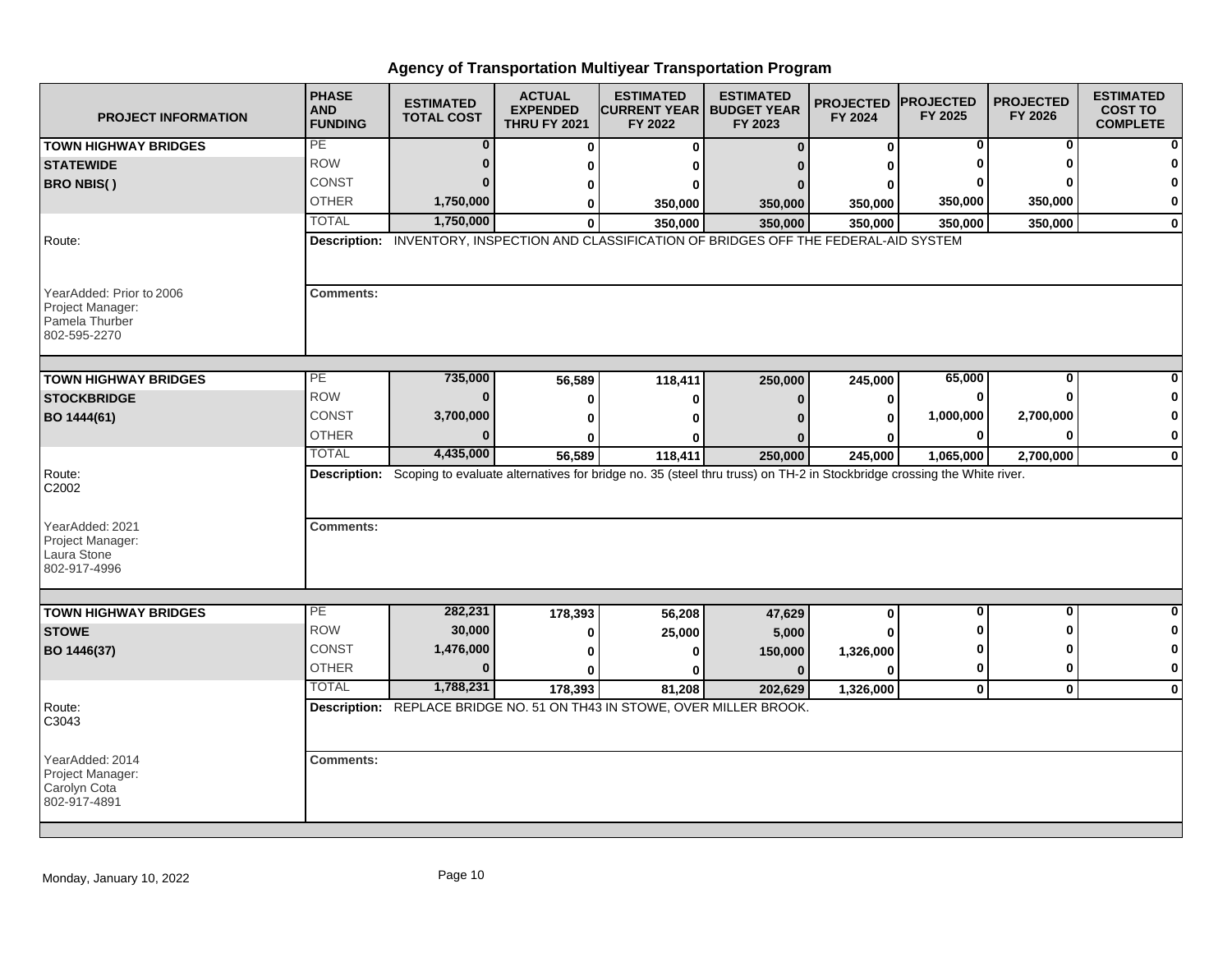| <b>PROJECT INFORMATION</b>                                            | <b>PHASE</b><br><b>AND</b><br><b>FUNDING</b>                            | <b>ESTIMATED</b><br><b>TOTAL COST</b> | <b>ACTUAL</b><br><b>EXPENDED</b><br><b>THRU FY 2021</b> | <b>ESTIMATED</b><br><b>CURRENT YEAR   BUDGET YEAR</b><br>FY 2022 | <b>ESTIMATED</b><br>FY 2023                                                                                  | <b>PROJECTED</b><br>FY 2024 | <b>PROJECTED</b><br>FY 2025 | <b>PROJECTED</b><br>FY 2026 | <b>ESTIMATED</b><br><b>COST TO</b><br><b>COMPLETE</b> |
|-----------------------------------------------------------------------|-------------------------------------------------------------------------|---------------------------------------|---------------------------------------------------------|------------------------------------------------------------------|--------------------------------------------------------------------------------------------------------------|-----------------------------|-----------------------------|-----------------------------|-------------------------------------------------------|
| <b>TOWN HIGHWAY BRIDGES</b>                                           | PE                                                                      | 251,204                               | 47,514                                                  | 105,000                                                          | 98,689                                                                                                       | $\mathbf 0$                 | 0                           | 0                           |                                                       |
| <b>STOWE</b>                                                          | <b>ROW</b>                                                              | 25,000                                | O                                                       | 20,000                                                           | 5,000                                                                                                        | U                           | O                           | ŋ                           |                                                       |
| BO 1446(39)                                                           | <b>CONST</b>                                                            | 1,476,000                             | 0                                                       | $\mathbf{0}$                                                     | 300,000                                                                                                      | 1,176,000                   |                             |                             |                                                       |
|                                                                       | <b>OTHER</b>                                                            | $\Omega$                              | ŋ                                                       | 0                                                                | $\bf{0}$                                                                                                     | $\bf{0}$                    | 0                           | O                           | 0                                                     |
|                                                                       | <b>TOTAL</b>                                                            | 1,752,204                             | 47,514                                                  | 125,000                                                          | 403,689                                                                                                      | 1,176,000                   | $\mathbf 0$                 | $\mathbf{0}$                | $\mathbf 0$                                           |
| Route:<br>C3043                                                       | Description: REPLACE BRIDGE NO. 48 ON TH43 IN STOWE, OVER MILLER BROOK. |                                       |                                                         |                                                                  |                                                                                                              |                             |                             |                             |                                                       |
| YearAdded: 2014<br>Project Manager:<br>Carolyn Cota<br>802-917-4891   | <b>Comments:</b>                                                        |                                       |                                                         |                                                                  |                                                                                                              |                             |                             |                             |                                                       |
| <b>TOWN HIGHWAY BRIDGES</b>                                           | PE                                                                      | 725,000                               | 58,546                                                  | 181,520                                                          | 200,000                                                                                                      | 200,000                     | 84,934                      | $\bf{0}$                    |                                                       |
| <b>WATERBURY</b>                                                      | <b>ROW</b>                                                              | 30,000                                | 0                                                       | $\bf{0}$                                                         | 15,000                                                                                                       | 15,000                      | ŋ                           | <sup>0</sup>                |                                                       |
| BO 1446(40)                                                           | <b>CONST</b>                                                            | 3,120,000                             | 0                                                       | U                                                                |                                                                                                              | $\bf{0}$                    | 1,000,000                   | 2,120,000                   | 0                                                     |
|                                                                       | <b>OTHER</b>                                                            | $\bf{0}$                              | ŋ                                                       | ŋ                                                                |                                                                                                              | O                           | 0                           | $\bf{0}$                    | 0                                                     |
|                                                                       | <b>TOTAL</b>                                                            | 3,875,000                             | 58,546                                                  | 181,520                                                          | 215,000                                                                                                      | 215,000                     | 1,084,934                   | 2,120,000                   | $\bf{0}$                                              |
| Route:<br>C2002<br>YearAdded: Prior to 2006                           | <b>Description:</b><br><b>Comments:</b>                                 | BROOK.                                |                                                         |                                                                  | SCOPING TO EVALUATE ALTERNATIVES FOR BRIDGE NO. 36 ON TH2 (STOWE ST.) IN                                     |                             |                             |                             | WATERBURY VILLAGE, OVER THATCHER                      |
| Project Manager:<br>Jonathan Griffin<br>802-595-0054                  |                                                                         |                                       |                                                         |                                                                  |                                                                                                              |                             |                             |                             |                                                       |
| <b>TOWN HIGHWAY BRIDGES</b>                                           | PE                                                                      | 440,639                               | 247,354                                                 | 193,285                                                          | $\bf{0}$                                                                                                     | $\bf{0}$                    | 0                           | 0                           | $\bf{0}$                                              |
| <b>WESTMINSTER</b>                                                    | <b>ROW</b>                                                              | $\bf{0}$                              | 0                                                       | $\bf{0}$                                                         |                                                                                                              | U                           | ŋ                           | ŋ                           | 0                                                     |
| BF 0126(13)                                                           | <b>CONST</b>                                                            | 2,102,123                             | 0                                                       | 450,000                                                          | 1,652,123                                                                                                    | 0                           | O                           | ŋ                           | 0                                                     |
|                                                                       | <b>OTHER</b>                                                            | $\Omega$                              | O                                                       | 0                                                                |                                                                                                              | 0                           | $\bf{0}$                    | $\bf{0}$                    | $\mathbf 0$                                           |
|                                                                       | <b>TOTAL</b>                                                            | 2,542,762                             | 247,354                                                 | 643,285                                                          | 1,652,123                                                                                                    | $\bf{0}$                    | $\mathbf 0$                 | $\mathbf{0}$                | $\mathbf 0$                                           |
| Route:<br>Maj-0126                                                    |                                                                         |                                       |                                                         |                                                                  | Description: REHABILITATION OF THE EXISTING BRIDGE NO. 5 ON FAS 0126 IN WESTMINSTER, OVER THE SAXTONS RIVER. |                             |                             |                             |                                                       |
| YearAdded: 2014<br>Project Manager:<br>James McCarthy<br>802-505-1451 | <b>Comments:</b>                                                        |                                       |                                                         |                                                                  |                                                                                                              |                             |                             |                             |                                                       |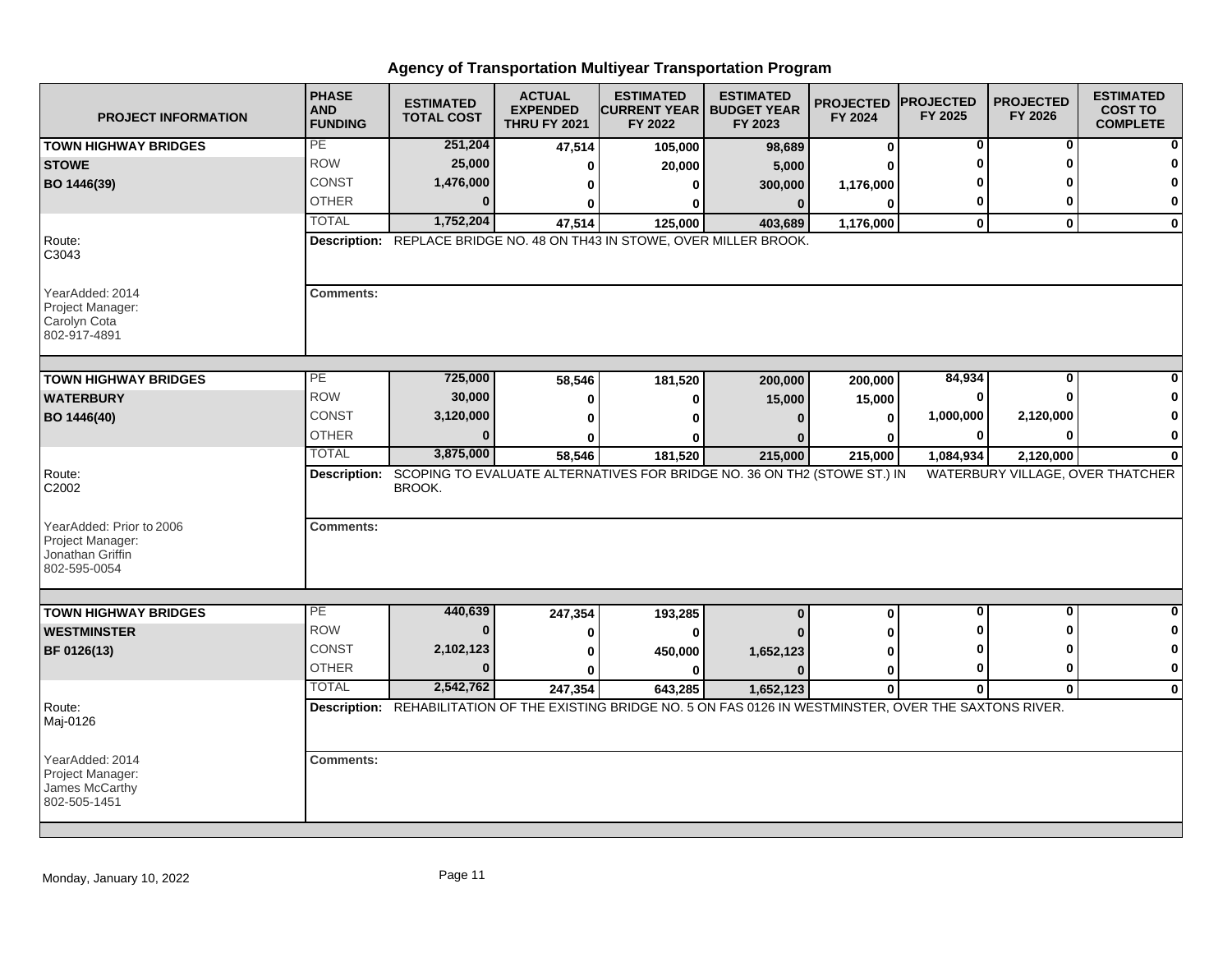| PE<br>60,000<br>870,000<br><b>TOWN HIGHWAY BRIDGES</b><br>38,088<br>86,912<br>325,000<br>360,000<br><b>ROW</b><br>50,000<br><b>WOLCOTT</b><br>15,000<br>35,000<br>900,000<br><b>CONST</b><br>5,300,000<br>BO 1446(38)<br>O<br><b>OTHER</b><br>ŋ<br><b>TOTAL</b><br>6,220,000<br>38,088<br>86,912<br>340,000<br>395,000<br>960,000<br>Route:<br>Description: Scoping to evaluate alternatives for bridge no. 6 on TH-3 in Wolcott crossing the Lamoille river.<br>C2003 | <sup>0</sup><br>4,400,000<br>0<br>ŋ<br>4,400,000<br>$\bf{0}$                                               |  |  |  |  |  |  |  |  |
|------------------------------------------------------------------------------------------------------------------------------------------------------------------------------------------------------------------------------------------------------------------------------------------------------------------------------------------------------------------------------------------------------------------------------------------------------------------------|------------------------------------------------------------------------------------------------------------|--|--|--|--|--|--|--|--|
|                                                                                                                                                                                                                                                                                                                                                                                                                                                                        |                                                                                                            |  |  |  |  |  |  |  |  |
|                                                                                                                                                                                                                                                                                                                                                                                                                                                                        |                                                                                                            |  |  |  |  |  |  |  |  |
|                                                                                                                                                                                                                                                                                                                                                                                                                                                                        |                                                                                                            |  |  |  |  |  |  |  |  |
|                                                                                                                                                                                                                                                                                                                                                                                                                                                                        |                                                                                                            |  |  |  |  |  |  |  |  |
|                                                                                                                                                                                                                                                                                                                                                                                                                                                                        |                                                                                                            |  |  |  |  |  |  |  |  |
|                                                                                                                                                                                                                                                                                                                                                                                                                                                                        |                                                                                                            |  |  |  |  |  |  |  |  |
| YearAdded: 2021<br><b>Comments:</b><br>Project Manager:<br>Laura Stone<br>802-917-4996                                                                                                                                                                                                                                                                                                                                                                                 |                                                                                                            |  |  |  |  |  |  |  |  |
| PE<br>200,000<br>U<br><b>TOWN HIGHWAY BRIDGES</b>                                                                                                                                                                                                                                                                                                                                                                                                                      | $\bf{0}$                                                                                                   |  |  |  |  |  |  |  |  |
| 9,341<br>45,659<br>70,000<br>75,000<br><b>ROW</b><br><b>WOODSTOCK</b>                                                                                                                                                                                                                                                                                                                                                                                                  |                                                                                                            |  |  |  |  |  |  |  |  |
| <b>CONST</b><br>740,000<br>980,000<br>BF 0166(12)<br>240,000                                                                                                                                                                                                                                                                                                                                                                                                           |                                                                                                            |  |  |  |  |  |  |  |  |
| <b>OTHER</b><br>$\Omega$                                                                                                                                                                                                                                                                                                                                                                                                                                               | 0                                                                                                          |  |  |  |  |  |  |  |  |
| <b>TOTAL</b><br>1,180,000<br>9,341<br>45,659<br>75,000<br>310,000<br>740,000                                                                                                                                                                                                                                                                                                                                                                                           | $\mathbf{0}$<br>$\mathbf 0$                                                                                |  |  |  |  |  |  |  |  |
| Route:<br>Maj-0166                                                                                                                                                                                                                                                                                                                                                                                                                                                     | Description: SCOPING TO EVALUATE ALTERNATIVES FOR BRIDGE NO. 1 ON FAS 0166 IN WOODSTOCK, OVER GULF STREAM. |  |  |  |  |  |  |  |  |
| YearAdded: 2014<br><b>Comments:</b><br>Project Manager:<br>Laura Stone<br>802-917-4996                                                                                                                                                                                                                                                                                                                                                                                 |                                                                                                            |  |  |  |  |  |  |  |  |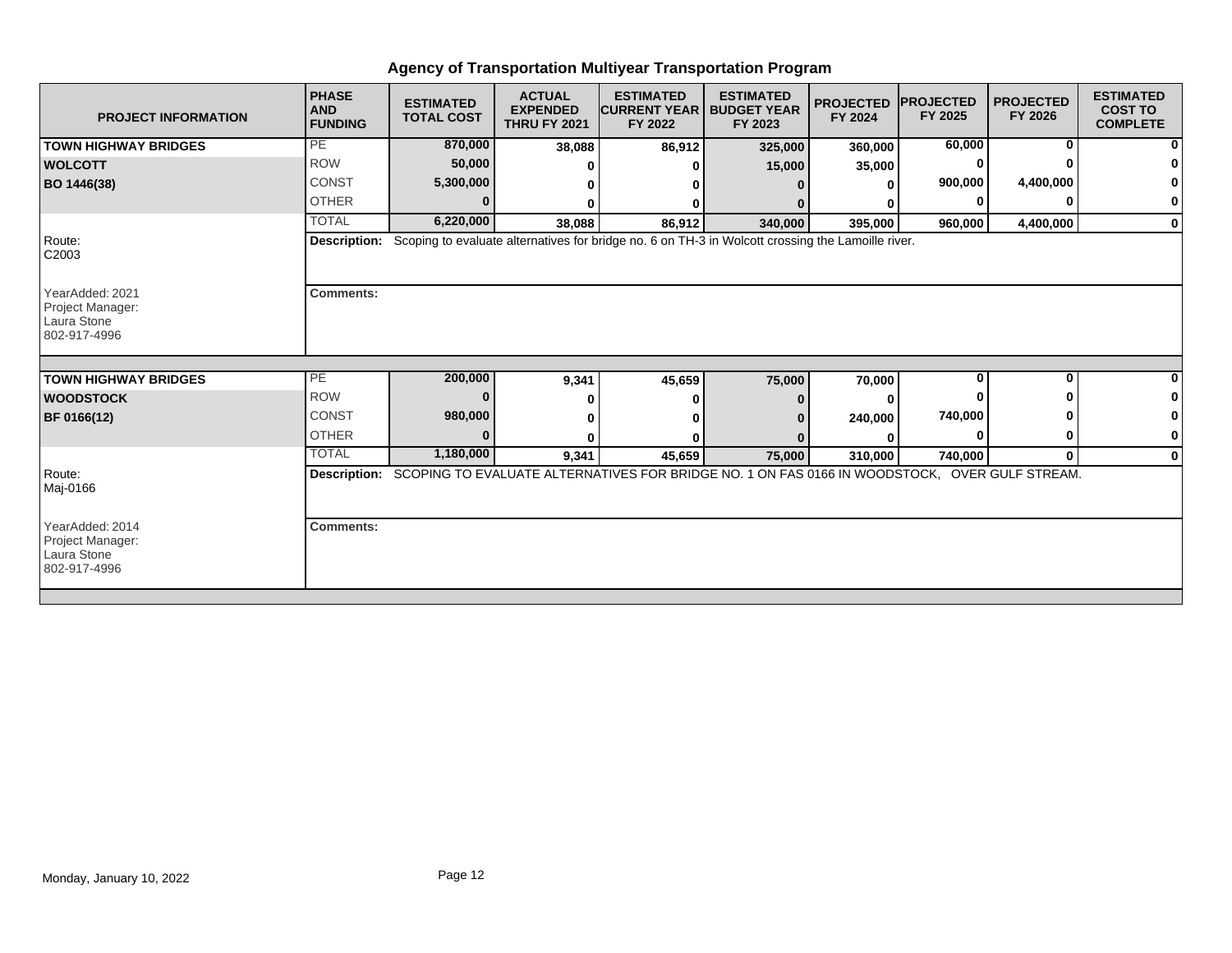## **Town Highway Bridges - CAPITAL PROGRAM**

**SFY 2023 D&E**

| <b>Project Name</b> | <b>Manager</b> | Project<br><b>Number</b> | Route | <b>Bridge</b> | PE      | <b>ROW</b> | Const | <b>Total</b> | Federal | <b>State</b> | Local  | Year<br>Added |
|---------------------|----------------|--------------------------|-------|---------------|---------|------------|-------|--------------|---------|--------------|--------|---------------|
| <b>STATEWIDE</b>    | Pamela Thurber |                          |       |               | 500,000 |            |       | 500.000      | 400.000 | 50.000       | 50,000 | 2019          |
|                     |                |                          |       | Totals:       | 500,000 |            |       | 500,000      | 400,000 | 50,000       | 50,000 |               |